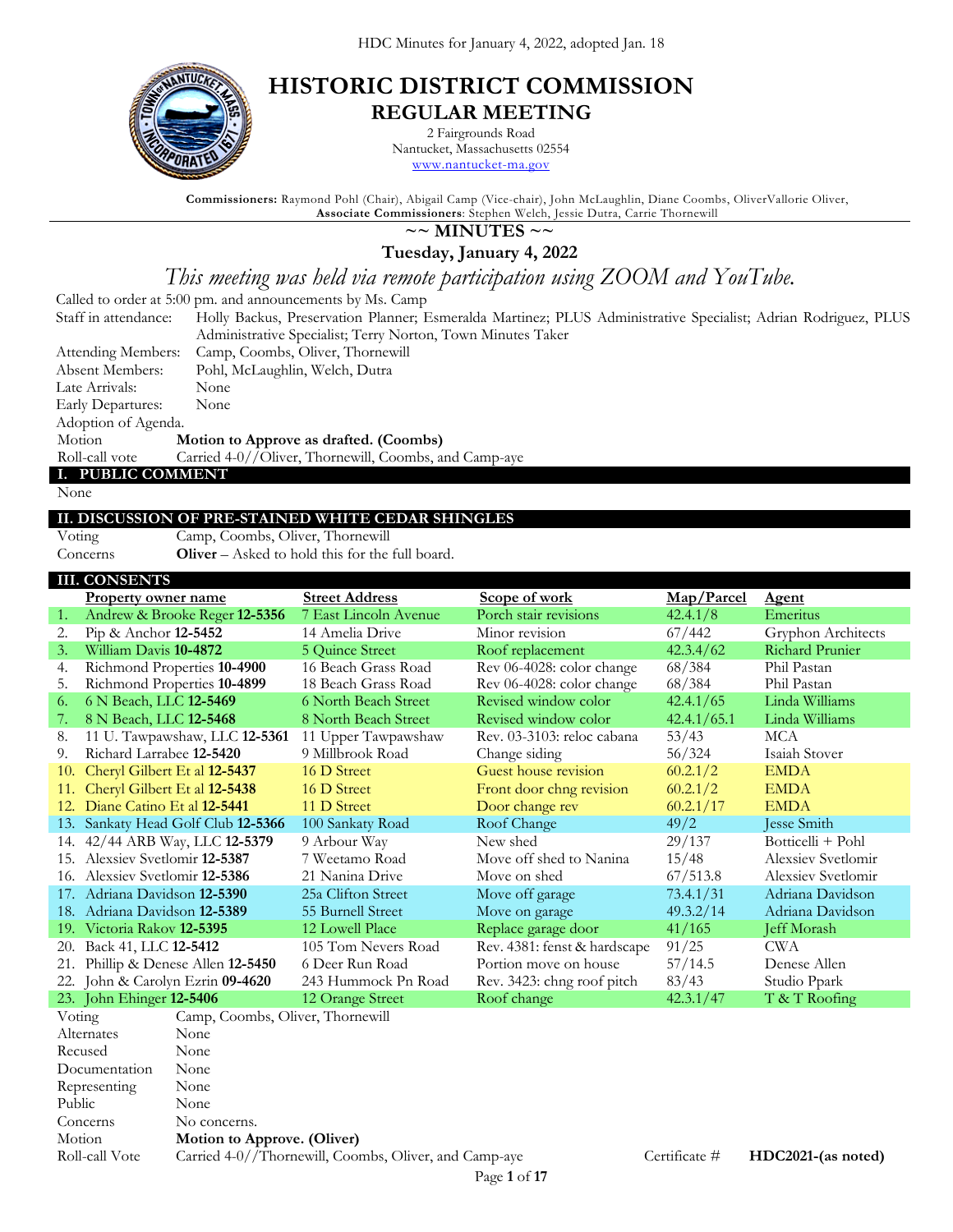|                                      |                                  |                                                                         | HDC Minutes for January 4, 2022, adopted Jan. 18                                                     |               |                         |
|--------------------------------------|----------------------------------|-------------------------------------------------------------------------|------------------------------------------------------------------------------------------------------|---------------|-------------------------|
|                                      | IV. CONSENT WITH CONDITIONS      |                                                                         |                                                                                                      |               |                         |
| <b>Property owner name</b>           |                                  | <b>Street Address</b>                                                   | Scope of work                                                                                        | Map/Parcel    | <b>Agent</b>            |
| 1.                                   | Quidnet Development 12-5373      | 34 Quidnet Path                                                         | Pool                                                                                                 | 21/53         | Andrew Falkenstein      |
| Brook Meerbergen 12-5375<br>2.       |                                  | Not to be visible at time of inspection or thereafter.<br>9 Lewis Court | Renew 71817: new 2 <sup>nd</sup> dwell                                                               | 67/35         | Meerbergen Designs      |
|                                      | Approved as it was for COA 71817 |                                                                         |                                                                                                      |               |                         |
| Thomas Keegan 12-5470<br>3.          |                                  | 9 Cathcart Way                                                          | Pool revisions                                                                                       | 54/11         | Linda Williams          |
| $\bullet$                            |                                  | Not to be visible at time of inspection or thereafter.                  |                                                                                                      |               |                         |
| Dave Fredericks 12-5404<br>4.        |                                  | 4 White Street                                                          | Pool                                                                                                 | 80/215.1      | Val Oliver              |
| $\bullet$                            |                                  | Not to be visible at time of inspection or thereafter.                  |                                                                                                      |               |                         |
| Voting                               | Camp, Coombs, Thornewill         |                                                                         |                                                                                                      |               |                         |
| Alternates                           | None                             |                                                                         |                                                                                                      |               |                         |
| Recused                              | Oliver                           |                                                                         |                                                                                                      |               |                         |
| Documentation                        | None                             |                                                                         |                                                                                                      |               |                         |
| Representing                         | None                             |                                                                         |                                                                                                      |               |                         |
| Public                               | None                             |                                                                         |                                                                                                      |               |                         |
| Concerns                             | No additional concerns.          |                                                                         |                                                                                                      |               |                         |
| Motion                               |                                  | Motion to Approve through staff per noted conditions. (Thornewill)      |                                                                                                      |               |                         |
| Roll-call Vote                       |                                  | Carried 3-0//Coombs, Thornewill, and Camp-aye                           |                                                                                                      | Certificate # | $HDC2021-12-(as noted)$ |
| <b>V. NEW BUSINESS 12/07/2021</b>    |                                  |                                                                         |                                                                                                      |               |                         |
| <b>Property owner name</b>           |                                  | <b>Street Address</b>                                                   | Scope of work                                                                                        | Map/Parcel    | <b>Agent</b>            |
| Rose R.T. 11-5107 (OB)<br>1.         |                                  | 28 India Street                                                         | Spa                                                                                                  | 42.3.4/8      | Jardins Int.            |
| Voting                               | Camp, Coombs, Thornewill         |                                                                         |                                                                                                      |               |                         |
| Alternates                           | None                             |                                                                         |                                                                                                      |               |                         |
| Recused                              | None                             |                                                                         |                                                                                                      |               |                         |
| Documentation                        |                                  |                                                                         | Architectural elevation plans, site plan, photos, historical documents, and advisory comments.       |               |                         |
| Representing                         |                                  | Elisabeth O'Rourke, Jardins International                               |                                                                                                      |               |                         |
| Public                               | None                             |                                                                         |                                                                                                      |               |                         |
| Concerns $(5:07)$                    |                                  |                                                                         | O'Rourke – Concerned the client will lose the ability to have the spa once the warrant is published. |               |                         |
|                                      |                                  | Backus - It could be held for Thursday for Mr. Welch or Mr. McLaughlin. |                                                                                                      |               |                         |
|                                      | Not opened at this time.         |                                                                         |                                                                                                      |               |                         |
| Motion                               |                                  | Motion to Hold for Thursday, January 6, 2022. (Coombs)                  |                                                                                                      |               |                         |
| Roll-call Vote                       |                                  | Carried 3-0//Coombs, Thornewill, and Camp-aye                           |                                                                                                      | Certificate # |                         |
| Jim & Karen Poole 11-5232<br>2.      |                                  | 43 Main Street                                                          | Fence                                                                                                | 73/18         | <b>Brent Young</b>      |
| Voting                               | Camp, Coombs, Thornewill         |                                                                         |                                                                                                      |               |                         |
| Alternates                           | None                             |                                                                         |                                                                                                      |               |                         |
| Recused                              | Oliver                           |                                                                         |                                                                                                      |               |                         |
| Documentation                        | None                             |                                                                         |                                                                                                      |               |                         |
| Representing                         | None                             |                                                                         |                                                                                                      |               |                         |
| Public                               | None                             |                                                                         |                                                                                                      |               |                         |
| Concerns (1:07)                      |                                  | <b>Martinez</b> – Doesn't see Mr. Young in the queue.                   |                                                                                                      |               |                         |
|                                      | Not opened at this time.         |                                                                         |                                                                                                      |               |                         |
| Motion                               |                                  | Motion to Hold for representation. (Coombs)                             |                                                                                                      |               |                         |
| Roll-call Vote                       |                                  | Carried 3-0//Thornewill, Camp, and Coombs-aye                           |                                                                                                      | Certificate # |                         |
|                                      |                                  | 10 Lincoln Avenue                                                       |                                                                                                      |               | Emeritus                |
| Anthony Noto 11-5270<br>3.<br>Voting | Camp, Coombs, Oliver, Thornewill |                                                                         | Addition & renovation                                                                                | 30/184        |                         |
| Alternates                           | None                             |                                                                         |                                                                                                      |               |                         |
| Recused                              | None                             |                                                                         |                                                                                                      |               |                         |
| Documentation                        | None                             |                                                                         |                                                                                                      |               |                         |
| Representing                         | None                             |                                                                         |                                                                                                      |               |                         |
| Public                               | None                             |                                                                         |                                                                                                      |               |                         |
| Concerns $(5:10)$                    |                                  |                                                                         | Backus – Mr. MacEachern has asked to hold his items as well due to the short board.                  |               |                         |
|                                      | Not opened at this time.         |                                                                         |                                                                                                      |               |                         |
| Motion                               |                                  | Motion to Hold for representation. (Oliver)                             |                                                                                                      |               |                         |
|                                      |                                  |                                                                         |                                                                                                      |               |                         |

Roll-call Vote Carried 4-0//Thornewill, Coombs, Camp, and Oliver-aye Certificate #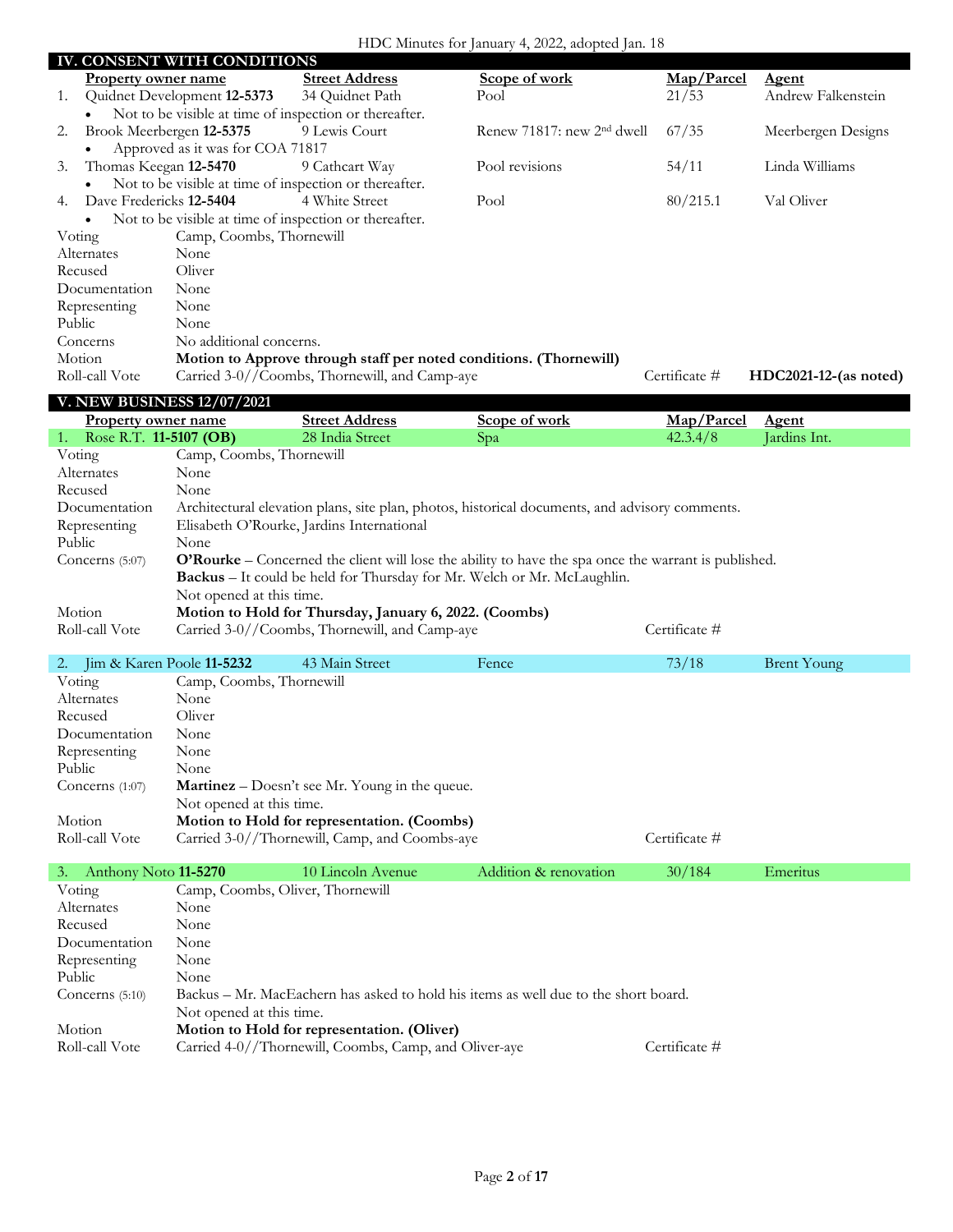|                             |                                     |                                                                  | HDC Minutes for January 4, 2022, adopted Jan. 18                                                                   |               |                  |
|-----------------------------|-------------------------------------|------------------------------------------------------------------|--------------------------------------------------------------------------------------------------------------------|---------------|------------------|
| 4.                          | 450 Green Park LLC 11-5272          | 2 Stone Alley                                                    | Adtn/Alter/foundation                                                                                              | 42.3.1/102    | Emeritus         |
| Voting                      |                                     | Camp, Coombs, Oliver, Thornewill                                 |                                                                                                                    |               |                  |
| Alternates                  | None                                |                                                                  |                                                                                                                    |               |                  |
| Recused                     | None                                |                                                                  |                                                                                                                    |               |                  |
| Documentation               | None                                |                                                                  |                                                                                                                    |               |                  |
| Representing                | None                                |                                                                  |                                                                                                                    |               |                  |
| Public                      | None                                |                                                                  |                                                                                                                    |               |                  |
| Concerns $(5:10)$           |                                     |                                                                  | Backus - Mr. MacEachern has asked to hold his items as well due to the short board.                                |               |                  |
|                             | Not opened at this time.            |                                                                  |                                                                                                                    |               |                  |
| Motion                      |                                     | Motion to Hold for representation. (Oliver)                      |                                                                                                                    |               |                  |
| Roll-call Vote              |                                     | Carried 4-0//Thornewill, Coombs, Camp, and Oliver-aye            |                                                                                                                    | Certificate # |                  |
|                             |                                     |                                                                  |                                                                                                                    |               |                  |
| VI. OLD BUSINESS 12/14/2021 |                                     |                                                                  |                                                                                                                    |               |                  |
| <b>Property owner name</b>  |                                     | <b>Street Address</b>                                            | Scope of work                                                                                                      | Map/Parcel    | <b>Agent</b>     |
| <b>Rich Gillis</b><br>1.    |                                     | 38 Prospect Street Lot 29                                        | Hardscape                                                                                                          |               | Linda Williams   |
| Voting                      | Camp, Coombs, Thornewill            |                                                                  |                                                                                                                    |               |                  |
| Alternates                  | None                                |                                                                  |                                                                                                                    |               |                  |
| Recused                     | None                                |                                                                  |                                                                                                                    |               |                  |
| Documentation               |                                     |                                                                  | Architectural elevation plans, site plan, photos, historic documentation, and advisory comments                    |               |                  |
| Representing                | Linda Williams                      |                                                                  |                                                                                                                    |               |                  |
| Public                      | None                                |                                                                  |                                                                                                                    |               |                  |
| Concerns $(5:11)$           |                                     | <b>Williams</b> – Asked this be held for a full board.           |                                                                                                                    |               |                  |
|                             | Not opened at this time.            |                                                                  |                                                                                                                    |               |                  |
| Motion                      |                                     | Motion to Hold for a full board. (Thornewill)                    |                                                                                                                    |               |                  |
| Roll-call Vote              |                                     | Carried 5-0//Camp, Thornewill, and Coombs-aye                    |                                                                                                                    | Certificate # |                  |
|                             |                                     |                                                                  |                                                                                                                    |               |                  |
| 2. 23 Broad St, LLC         |                                     | 23 Broad Street                                                  | Fenestration & addition                                                                                            | 42.4.2/77     | Emeritus         |
| Voting                      |                                     | Camp, Coombs, Oliver, Thornewill                                 |                                                                                                                    |               |                  |
| Alternates                  | None                                |                                                                  |                                                                                                                    |               |                  |
| Recused                     | None                                |                                                                  |                                                                                                                    |               |                  |
| Documentation               | None                                |                                                                  |                                                                                                                    |               |                  |
| Representing                | None                                |                                                                  |                                                                                                                    |               |                  |
| Public                      |                                     |                                                                  |                                                                                                                    |               |                  |
|                             | None                                |                                                                  |                                                                                                                    |               |                  |
| Concerns $(5:10)$           |                                     |                                                                  | <b>Backus</b> – Mr. MacEachern has asked to hold his items as well due to the short board.                         |               |                  |
|                             | Not opened at this time.            |                                                                  |                                                                                                                    |               |                  |
| Motion                      |                                     | Motion to Hold for representation. (Oliver)                      |                                                                                                                    |               |                  |
| Roll-call Vote              |                                     | Carried 4-0//Thornewill, Coombs, Camp, and Oliver-aye            |                                                                                                                    | Certificate # |                  |
|                             |                                     |                                                                  |                                                                                                                    |               |                  |
|                             | <b>VII. NEW BUSINESS 12/21/2021</b> |                                                                  |                                                                                                                    |               |                  |
| <b>Property owner name</b>  |                                     | <b>Street Address</b>                                            | Scope of work                                                                                                      | Map/Parcel    | <b>Agent</b>     |
| 1. Andrew Sievers 12-5305   |                                     | 12 Codfish Park                                                  | New shed                                                                                                           | 73.2.4/9      | Salt Spray Sheds |
| Voting                      |                                     | Camp, Coombs, Oliver, Thornewill                                 |                                                                                                                    |               |                  |
| Alternates                  | None                                |                                                                  |                                                                                                                    |               |                  |
| Recused                     | None                                |                                                                  |                                                                                                                    |               |                  |
| Documentation               | None                                |                                                                  |                                                                                                                    |               |                  |
| Representing                | None                                |                                                                  |                                                                                                                    |               |                  |
| Public                      | None                                |                                                                  |                                                                                                                    |               |                  |
| Concerns (5:15)             | Not opened at this time.            |                                                                  |                                                                                                                    |               |                  |
| Motion                      |                                     | Motion to Hold for representation. (Oliver)                      |                                                                                                                    |               |                  |
| Roll-call Vote              |                                     | Carried 4-0//Coombs, Camp, Thornewill, and Oliver-aye            |                                                                                                                    | Certificate # |                  |
|                             |                                     |                                                                  |                                                                                                                    |               |                  |
|                             | 2. Wayne & Janet Berman 12-5310     | 98 Tom Nevers Road                                               | Addition                                                                                                           | 91/40         | <b>NAG</b>       |
| Voting                      |                                     | Camp, Coombs, Oliver, Thornewill                                 |                                                                                                                    |               |                  |
| Alternates                  | None                                |                                                                  |                                                                                                                    |               |                  |
| Recused                     | None                                |                                                                  |                                                                                                                    |               |                  |
| Documentation               |                                     | Architectural elevation plans, site plan, and photos.            |                                                                                                                    |               |                  |
| Representing                |                                     | Bill McGuire, Nantucket Architectural Group                      |                                                                                                                    |               |                  |
| Public                      | None                                |                                                                  |                                                                                                                    |               |                  |
| Concerns (5:16)             |                                     |                                                                  | McGuire - This was held for updated drawings with the revised garage doors; the doors are not visible.             |               |                  |
|                             |                                     |                                                                  | Oliver – She wouldn't support white garage doors since they'll take away from the house; they should be natural to |               |                  |
|                             | weather.                            |                                                                  |                                                                                                                    |               |                  |
|                             |                                     | <b>Coombs</b> – Agrees with Ms. Oliver; they shouldn't be white. |                                                                                                                    |               |                  |
|                             | Thornewill - Agrees.                |                                                                  |                                                                                                                    |               |                  |
| Motion<br>Roll-call Vote    |                                     | Carried 3-1//Thornewill, Coombs, and Oliver-aye; Camp-nay        | Motion to Approve through staff with the garage doors to be natural to weather. (Oliver)                           | Certificate # | HDC2021-12-5310  |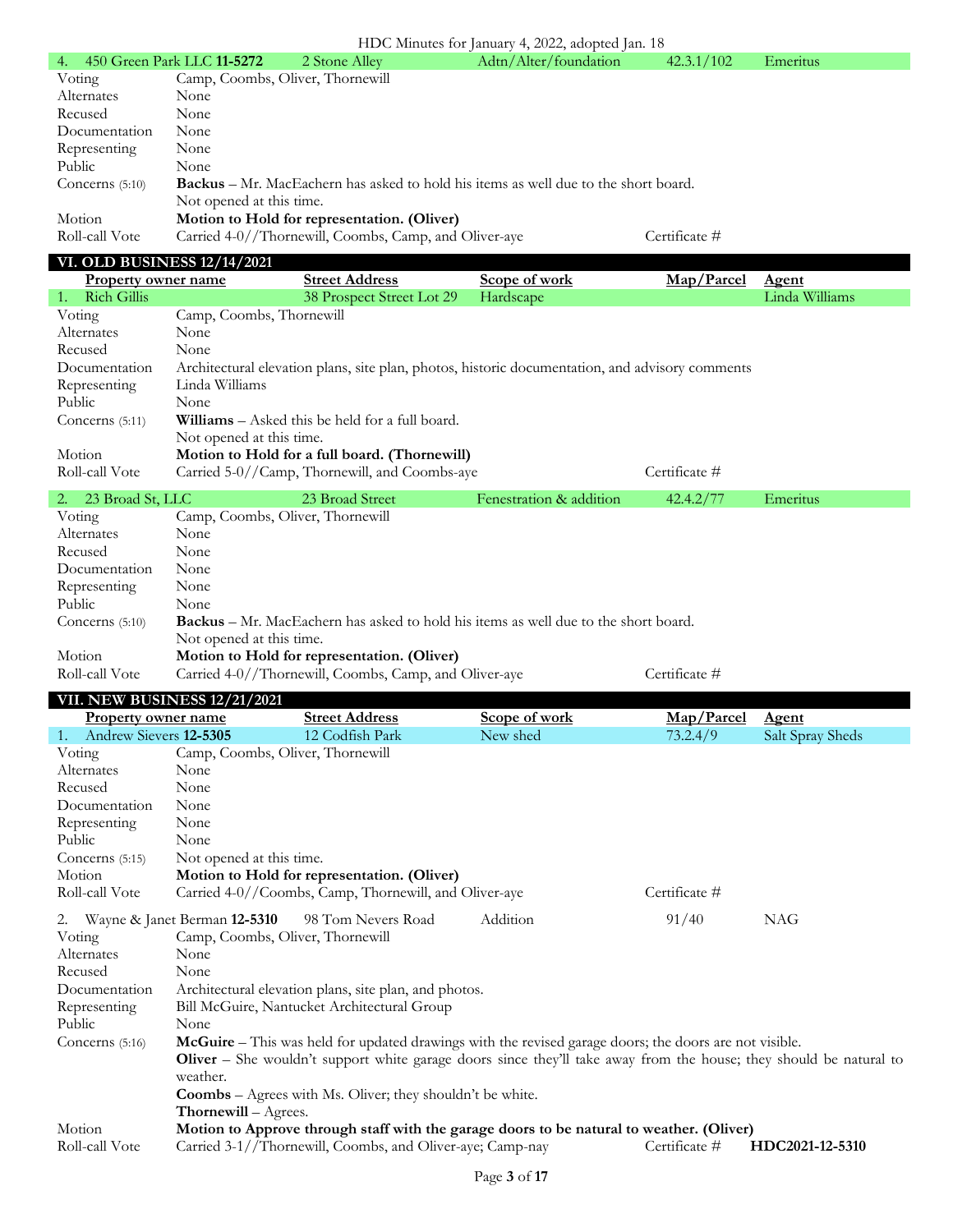## HDC Minutes for January 4, 2022, adopted Jan. 18

|                                        | HDC Minutes for January 4, 2022, adopted Jan. 18                                                                                     |               |                    |
|----------------------------------------|--------------------------------------------------------------------------------------------------------------------------------------|---------------|--------------------|
| 3. 3 Beaver St LLC 12-5316             | Dormers, raise foundation<br><b>3A Beaver Street</b>                                                                                 | 55.1.4/97     | Polly Walldorf     |
| Voting                                 | Camp, Coombs, Oliver, Thornewill                                                                                                     |               |                    |
| Alternates                             | None                                                                                                                                 |               |                    |
| Recused                                | None                                                                                                                                 |               |                    |
| Documentation                          | None                                                                                                                                 |               |                    |
| Representing                           | None                                                                                                                                 |               |                    |
| Public                                 | None                                                                                                                                 |               |                    |
| Concerns (5:22)                        | <b>Backus</b> – It was requested this be held for Thursday.                                                                          |               |                    |
|                                        | Not opened at this time.                                                                                                             |               |                    |
| Motion                                 | Motion to Hold for Thursday, Jan 6. (Oliver)                                                                                         |               |                    |
| Roll-call Vote                         | Carried 4-0//Coombs, Thornewill, Camp, and Oliver-aye                                                                                | Certificate # |                    |
|                                        | 24 Almanack Pond Road<br>Addition                                                                                                    | 25/37         | Thornewill Designs |
| Colby Crenshaw 12-5325<br>4.<br>Voting | Camp, Coombs, Oliver                                                                                                                 |               |                    |
| Alternates                             | None                                                                                                                                 |               |                    |
| Recused                                | Thornewill                                                                                                                           |               |                    |
| Documentation                          | Architectural elevation plans, site plan, and photos.                                                                                |               |                    |
| Representing                           | Luke Thornewill, Thornewill Design                                                                                                   |               |                    |
| Public                                 | None                                                                                                                                 |               |                    |
| Concerns (5:22)                        | <b>Thornewill</b> – Presented project.                                                                                               |               |                    |
|                                        | Oliver – Asked where the addition when looking from the road (right). It's darn unusual but reflects what's there.                   |               |                    |
|                                        | <b>Coombs</b> – Thinks this is well done for a difficult but worthy building.                                                        |               |                    |
|                                        | <b>Camp</b> – There is no other way to add onto this without taking away from the existing structure.                                |               |                    |
| Motion                                 | Motion to Approve as submitted. (Coombs)                                                                                             |               |                    |
| Roll-call Vote                         | Carried 3-0//Oliver, Camp, and Oliver-aye                                                                                            | Certificate # | HDC2021-12-5325    |
|                                        |                                                                                                                                      |               |                    |
| 5. NIR/Andy Maltby 12-5394             | Straight Wharf<br>Transformer surround                                                                                               | 42.3.2/15     | Robert Newman      |
| Voting                                 | Camp, Coombs, Oliver, Thornewill                                                                                                     |               |                    |
|                                        |                                                                                                                                      |               |                    |
| Alternates                             | None                                                                                                                                 |               |                    |
| Recused                                | None                                                                                                                                 |               |                    |
| Documentation                          | Architectural elevation plans, site plan, photos, historical documents, and advisory comments.                                       |               |                    |
| Representing                           | Robert Newman, Sandcastle Construction Inc.                                                                                          |               |                    |
| Public                                 | None                                                                                                                                 |               |                    |
| Concerns (5:28)                        | Newman – Presented project; this is the first of 13 transformers, and they need to access them, which is easier using                |               |                    |
|                                        | vertical board; there would be a removable panel for access. The transformers have an issue with corroding.                          |               |                    |
|                                        | <b>Backus</b> – HSAB didn't review this. It's unique in the old historic district (OHD); suggested instead of vertical board to      |               |                    |
|                                        | use shingles so it blends in with other structures on the wharf.                                                                     |               |                    |
|                                        | <b>Oliver</b> – If it were shingled, wonders if it would still work because parts have to be accessible. She wants to see the others |               |                    |
|                                        | before they are similarly screened. Natural-to-weather vertical board is better than what we see now.                                |               |                    |
|                                        | Thornewill - She thinks vertical board is appropriate; it's not a structure you go into.                                             |               |                    |
|                                        | Coombs - We are stuck with them. Suggested that if they go with shingles, there be a proper door.                                    |               |                    |
|                                        | <b>Camp</b> – Simple is best; thinks shingles might end up too busy.                                                                 |               |                    |
| Motion                                 | Motion to Approve this one only. (Oliver)                                                                                            |               |                    |
| Roll-call Vote                         | Carried 4-0//Thornewill, Coombs, Camp, and Oliver-aye                                                                                | Certificate # | HDC2021-12-5394    |
|                                        |                                                                                                                                      |               |                    |
| 6.                                     | 6 Village Way RT. 12-5352<br>6 Village Way<br>Shift back and reduce wart                                                             | 14/42         | <b>WAPD</b>        |
| Voting                                 | Camp, Coombs, Oliver, Thornewill                                                                                                     |               |                    |
| Alternates                             | None                                                                                                                                 |               |                    |
| Recused                                | None                                                                                                                                 |               |                    |
| Documentation                          | Architectural elevation plans, site plan, and photos.                                                                                |               |                    |
| Representing                           | Andrew Kotchen, Workshop APD                                                                                                         |               |                    |
| Public                                 | None                                                                                                                                 |               |                    |
| Concerns (5:37)                        | Kotchen - Presented project.                                                                                                         |               |                    |
|                                        | No concerns.                                                                                                                         |               |                    |
| Motion<br>Roll-call Vote               | Motion to Approve as submitted. (Oliver)<br>Carried 4-0//Coombs, Thornewill, Camp, and Oliver-aye                                    | Certificate # | HDC2021-12-5352    |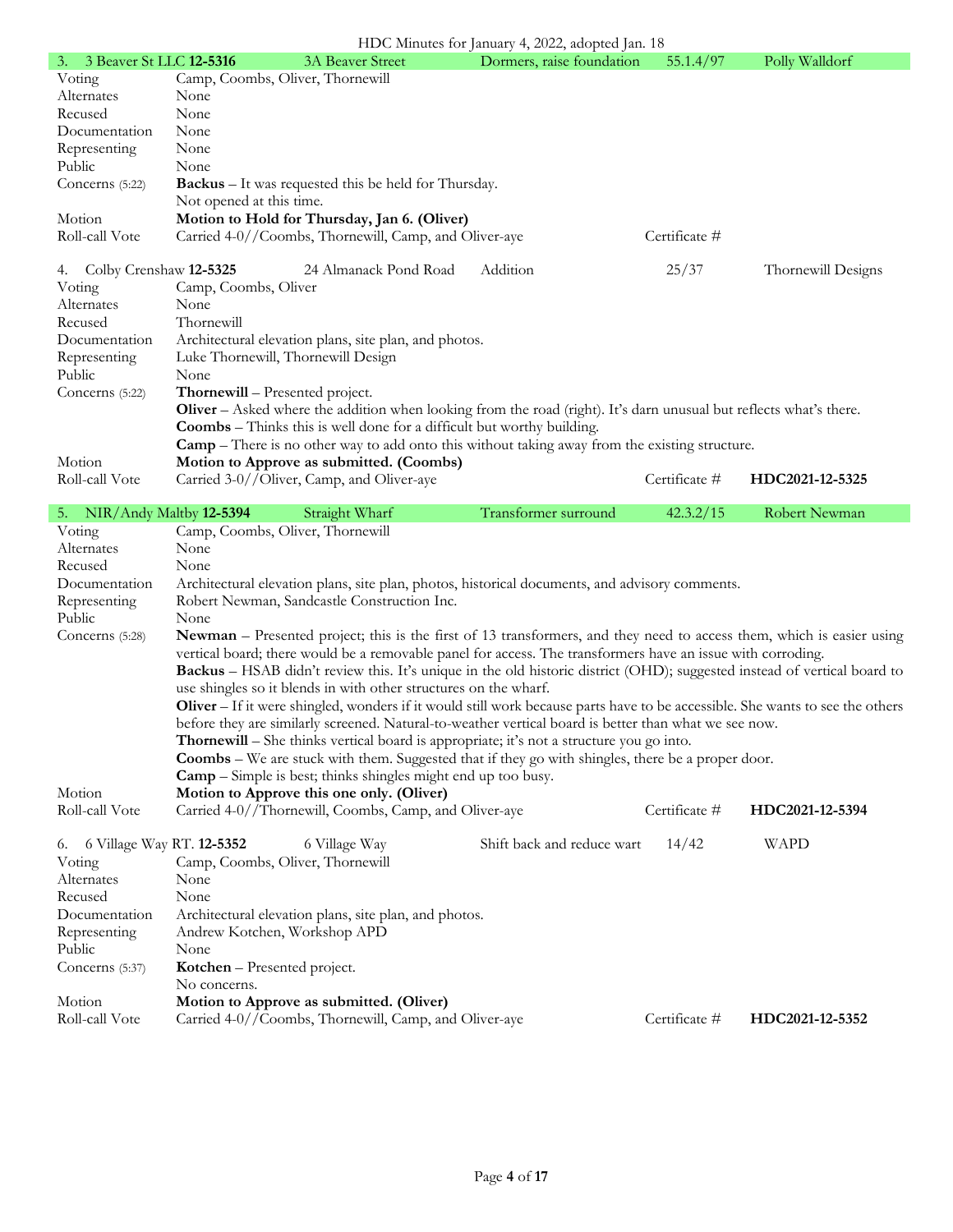|                                            |                                  |                                                                                                                                                                                         | HDC Minutes for January 4, 2022, adopted Jan. 18 |                    |                |
|--------------------------------------------|----------------------------------|-----------------------------------------------------------------------------------------------------------------------------------------------------------------------------------------|--------------------------------------------------|--------------------|----------------|
| 7.                                         | Jim & Cindy Henrich 12-5354      | 37 Fair Street                                                                                                                                                                          | Roof & fenest. changes                           | 42.3.2/212         | Emeritus       |
| Voting                                     | Camp, Coombs, Oliver, Thornewill |                                                                                                                                                                                         |                                                  |                    |                |
| Alternates                                 | None                             |                                                                                                                                                                                         |                                                  |                    |                |
| Recused                                    | None                             |                                                                                                                                                                                         |                                                  |                    |                |
| Documentation                              | None                             |                                                                                                                                                                                         |                                                  |                    |                |
| Representing                               | None                             |                                                                                                                                                                                         |                                                  |                    |                |
| Public                                     | None                             |                                                                                                                                                                                         |                                                  |                    |                |
| Concerns (5:39)                            | Not opened at this time.         |                                                                                                                                                                                         |                                                  |                    |                |
| Motion                                     |                                  | Motion to Hold for representation. (Oliver)                                                                                                                                             |                                                  |                    |                |
| Roll-call Vote                             |                                  | Carried 4-0//Coombs, Thornewill, Camp, and Olive-aye                                                                                                                                    |                                                  | Certificate #      |                |
|                                            |                                  | 4 Larrabee Lane                                                                                                                                                                         |                                                  |                    | Linda Williams |
| John Manera<br>8.<br>9.                    |                                  | 4 Hickory Meadow Lane                                                                                                                                                                   | New dwelling<br>Roof walk                        | 55/102.7<br>41/900 | Linda Williams |
| Koyote Realty Trust<br>10. 8 North Star NT |                                  | 8 North Star                                                                                                                                                                            | Roof walk                                        | 30/212             | Linda Williams |
| 11. Sam Shamoun                            |                                  | 9 Field Avenue                                                                                                                                                                          | New dwelling                                     | 80/162.1           | Linda Williams |
| Voting                                     | Camp, Coombs, Oliver, Thornewill |                                                                                                                                                                                         |                                                  |                    |                |
| Alternates                                 | None                             |                                                                                                                                                                                         |                                                  |                    |                |
| Recused                                    | None                             |                                                                                                                                                                                         |                                                  |                    |                |
| Documentation                              | None                             |                                                                                                                                                                                         |                                                  |                    |                |
| Representing                               | None                             |                                                                                                                                                                                         |                                                  |                    |                |
| Public                                     | None                             |                                                                                                                                                                                         |                                                  |                    |                |
| Concerns (5:40)                            | Not opened at this time.         |                                                                                                                                                                                         |                                                  |                    |                |
| Motion                                     |                                  | Motion to Hold Ms. Williams' projects for representation. (Coombs)                                                                                                                      |                                                  |                    |                |
| Roll-call Vote                             |                                  | Carried 4-0//Oliver, Thornewill, Camp, and Coombs-aye                                                                                                                                   |                                                  | Certificate #      |                |
|                                            | VIII. OLD BUSINESS 12/28/2021    |                                                                                                                                                                                         |                                                  |                    |                |
| <b>Property owner name</b>                 |                                  | <b>Street Address</b>                                                                                                                                                                   | Scope of work                                    | Map/Parcel         | <b>Agent</b>   |
|                                            |                                  | 1. 13 Commercial Wf., LLC 09-4749 13 Commercial Wharf                                                                                                                                   | Revise changes on addition                       | 42.2.4/10          | <b>NAG</b>     |
| Voting                                     | Camp, Coombs, Oliver, Thornewill |                                                                                                                                                                                         |                                                  |                    |                |
| Alternates                                 | None                             |                                                                                                                                                                                         |                                                  |                    |                |
| Recused                                    | None                             |                                                                                                                                                                                         |                                                  |                    |                |
| Documentation                              | None                             |                                                                                                                                                                                         |                                                  |                    |                |
| Representing                               |                                  | Bill McGuire, Nantucket Architectural Group                                                                                                                                             |                                                  |                    |                |
| Public                                     | None                             |                                                                                                                                                                                         |                                                  |                    |                |
| Concerns (5:22)                            | $McGuire - Asked this be held.$  |                                                                                                                                                                                         |                                                  |                    |                |
|                                            | Not opened at this time.         |                                                                                                                                                                                         |                                                  |                    |                |
| Motion                                     |                                  |                                                                                                                                                                                         |                                                  |                    |                |
|                                            |                                  | Motion to Hold 15 for Thursday, January 6 at applicant's request. (Coombs)                                                                                                              |                                                  |                    |                |
| Roll-call Vote                             |                                  | Carried 4-0// Oliver, Thornewill, Coombs, and Camp-aye                                                                                                                                  |                                                  | Certificate #      |                |
|                                            |                                  |                                                                                                                                                                                         |                                                  |                    |                |
| 2. Matt O'Connor 12-5371                   |                                  | 16 Tashama Lane                                                                                                                                                                         | Rev. 5429: as-built turn shed 55/481             |                    | KM Designs     |
| Voting                                     | Camp, Coombs, Thornewill         |                                                                                                                                                                                         |                                                  |                    |                |
| Alternates                                 | None                             |                                                                                                                                                                                         |                                                  |                    |                |
| Recused                                    | Oliver                           |                                                                                                                                                                                         |                                                  |                    |                |
| Documentation                              |                                  | Architectural elevation plans, site plan, and photos.                                                                                                                                   |                                                  |                    |                |
| Representing                               | Katy Mitchell, KM Designs        |                                                                                                                                                                                         |                                                  |                    |                |
|                                            | Linda Williams                   |                                                                                                                                                                                         |                                                  |                    |                |
| Public                                     | Gregg Tivnan, 13 MacLean Lane    |                                                                                                                                                                                         |                                                  |                    |                |
| Concerns (5:41)                            |                                  | Mitchell – Presented project; the shed is approved and built; the rotation is an as-built condition. Only the spa, retaining                                                            |                                                  |                    |                |
|                                            |                                  | wall, and turning the shed have not been approved.                                                                                                                                      |                                                  |                    |                |
|                                            |                                  | Tivnan - Nothing to add about the shed; it would have been nicer at the other end of their property, which abuts                                                                        |                                                  |                    |                |
|                                            |                                  | everyone's back yard. Concerned the noise from the equipment will bounce off the shed into his yard.<br><b>Coombs</b> – Asked if the shed could be moved up to the spa end of the pool. |                                                  |                    |                |

Roll-call Vote Carried 2-1//Thornewill and Coombs-aye; Camp-nay Certificate # **HDC2021-12-5371**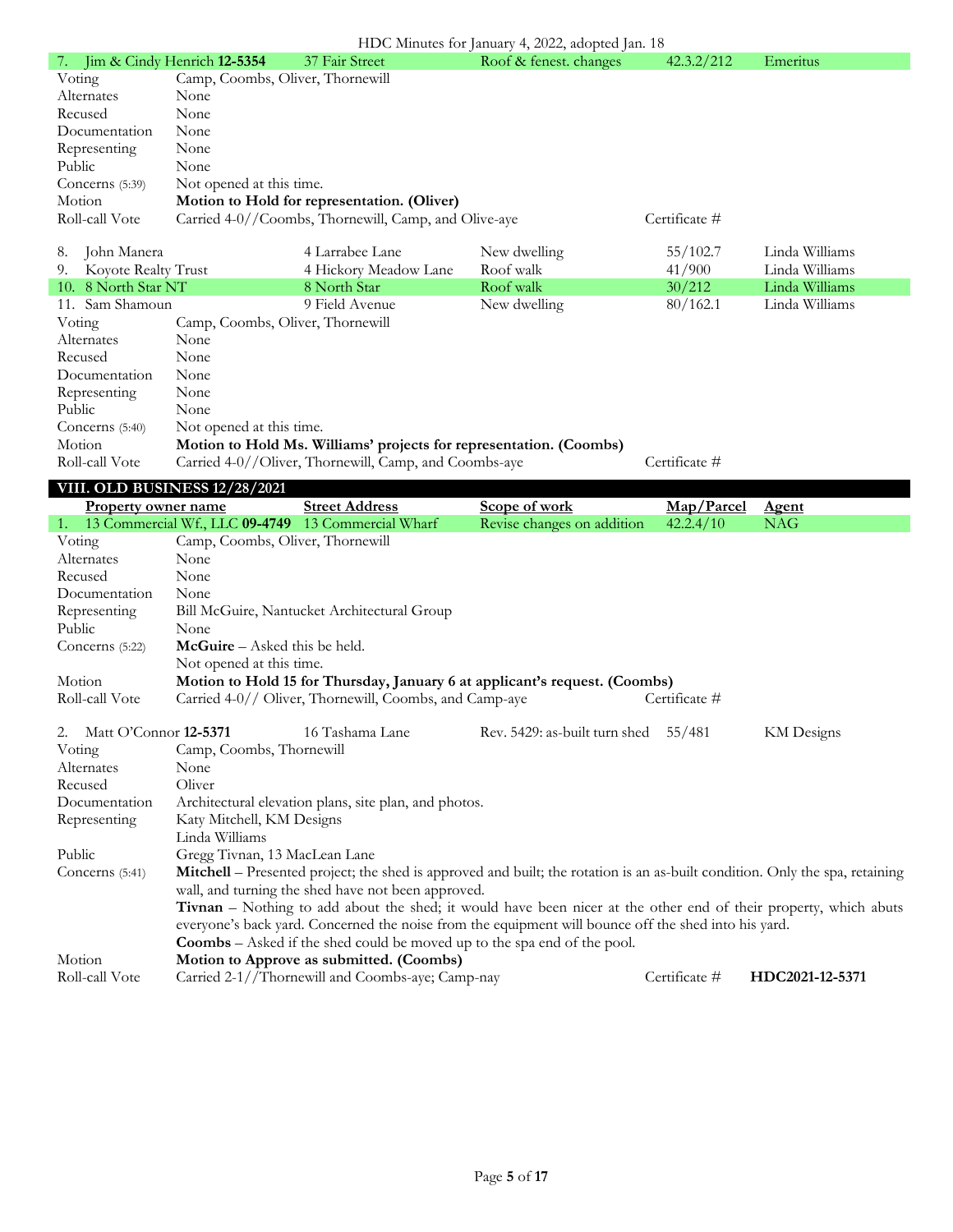|                         |                                                                                                                                   | HDC Minutes for January 4, 2022, adopted Jan. 18 |               |                   |
|-------------------------|-----------------------------------------------------------------------------------------------------------------------------------|--------------------------------------------------|---------------|-------------------|
| Matt O'Connor<br>3.     | 16 Tashama Lane                                                                                                                   | Add spa & retaining wall                         | 55/481        | <b>KM</b> Designs |
| Voting                  | Camp, Coombs, Thornewill                                                                                                          |                                                  |               |                   |
| Alternates              | None                                                                                                                              |                                                  |               |                   |
| Recused                 | Oliver                                                                                                                            |                                                  |               |                   |
| Documentation           | Landscape design plans, site plan, and photos.                                                                                    |                                                  |               |                   |
| Representing            | Katy Mitchell, KM Designs                                                                                                         |                                                  |               |                   |
|                         | Linda Williams                                                                                                                    |                                                  |               |                   |
| Public                  | Gregg Tivnan, 13 MacLean Lane                                                                                                     |                                                  |               |                   |
| Concerns (5:47)         | Mitchell - The fence was previously approved. Presented the project.                                                              |                                                  |               |                   |
|                         | Williams – The fence is inside the property line along the west; there is existing vegetation. There is a massive drop in         |                                                  |               |                   |
|                         | grade between this lot and 13 MacLean and 18 Tashama; the grade is level with to 14 Tashama. The wall dies out going              |                                                  |               |                   |
|                         | toward 14 Tashama.                                                                                                                |                                                  |               |                   |
|                         | <b>Tivnan</b> – The highest point of the wall is right on our patio. It's a very unneighborly design and disingenuous to say it's |                                                  |               |                   |
|                         | the only high point and then blends in.                                                                                           |                                                  |               |                   |
|                         | <b>Thornewill</b> – She was concerned about the fence along the north and south sides not having plantings; the entire            |                                                  |               |                   |
|                         | perimeter fence needs to come in 4 feet so there is room for plantings on the outside. She has no concerns with the spa;          |                                                  |               |                   |
|                         | the retaining wall is an as-built, which is egregious set on the property line. To mitigate that, pull the fence in 4' from the   |                                                  |               |                   |
|                         | wall to create a space for plantings along the property line. She's driven slowly by this; the fence is on top of the retaining   |                                                  |               |                   |
|                         | wall with no vegetation; 3' in would soften it.                                                                                   |                                                  |               |                   |
|                         | <b>Coombs</b> – She'd like to see a site a plan showing the fence and 13 MacLean and 18 Tashama so we can understand where        |                                                  |               |                   |
|                         | everything in relation to the neighbors' structures. The fence is important because it's a large structure along Tashama.         |                                                  |               |                   |
|                         | Camp - The problem started with putting the retaining wall on the property line.                                                  |                                                  |               |                   |
| Motion                  | Motion to Hold for Tuesday, January 11 <sup>th</sup> for a site visit and further description of the west wall. (Coombs)          |                                                  |               |                   |
| Roll-call Vote          | Carried 3-0//Thornewill, Camp, and Coombs-aye                                                                                     |                                                  | Certificate # |                   |
|                         |                                                                                                                                   |                                                  |               |                   |
| 4. Robert Meyer 10-4866 | 307 Polpis Road                                                                                                                   | New Dwelling                                     | 25/39         | <b>CWA</b>        |
| Voting                  | Camp, Coombs, Oliver, Thornewill                                                                                                  |                                                  |               |                   |
| Alternates              | None                                                                                                                              |                                                  |               |                   |
| Recused                 | None                                                                                                                              |                                                  |               |                   |
| Documentation           | Architectural elevation plans, site plan, photos, historical documents, and advisory comments.                                    |                                                  |               |                   |
| Representing            | Chip Webster, Chip Webster Associates                                                                                             |                                                  |               |                   |
| Public                  | None                                                                                                                              |                                                  |               |                   |
| Concerns $(6:16)$       | Webster - Asked to hold this for a full board.                                                                                    |                                                  |               |                   |
|                         | Not opened at this time.                                                                                                          |                                                  |               |                   |
| Motion                  | Motion to Hold at applicant's request. (Coombs)                                                                                   |                                                  |               |                   |
| Roll-call Vote          | Carried 4-0//Coombs, Oliver, Thornewill, and Camp-aye                                                                             |                                                  | Certificate # |                   |
|                         |                                                                                                                                   |                                                  |               |                   |
| 5.                      | 93 Main Street<br>Rufio Ack Holdings 09-4567                                                                                      | New Gate                                         | 42.3.3/17     | JB Studio         |
| Voting                  | Camp, Coombs, Oliver, Thornewill                                                                                                  |                                                  |               |                   |
| Alternates              | None                                                                                                                              |                                                  |               |                   |
| Recused                 | None                                                                                                                              |                                                  |               |                   |
| Documentation           | Landscape design plans, site plan, photos, historical documents, and advisory comments.                                           |                                                  |               |                   |
| Representing            | Juraj Bencat, JB Studio                                                                                                           |                                                  |               |                   |
| Public                  | None                                                                                                                              |                                                  |               |                   |
| Concerns (6:18)         | <b>Bencat</b> – Reviewed updated information requested per previous comments.                                                     |                                                  |               |                   |
|                         | Backus - The "East Brick" is individually significant circa 1837-1839; the historic photo is from 1870s and shows a solid         |                                                  |               |                   |
|                         | gate similar to the proposed. It would be great for the new gate to match the existing. Questions the proposed natural-to-        |                                                  |               |                   |
|                         | weather wood fence going to 6'; recommends it remain natural to weather.                                                          |                                                  |               |                   |
|                         | Oliver – Appreciates the historic photo. Her concern is how the $6'$ fence would translate to the posts with gate.                |                                                  |               |                   |
|                         | <b>Coombs</b> – The fence should remain the height it is and natural to weather. Doesn't like the solid gate; it's heavy and      |                                                  |               |                   |

Motion **Motion to Approve through staff with the side yard fence to be natural to weather at no more than 5' and** 

**transition to the gate post, and the 5'2" gate to have 1' of balusters at the top. (Oliver)** Roll-call Vote Carried 4-0//Thornewill, Coombs, Camp, and Oliver-aye Certificate # **HDC2021-09-4567** 

**Thornewill** – Agrees with Ms. Backus that consistency between the Bricks would be nice; the natural-to-weather fence

**Camp** – Wants the fence no more than 5' tall and natural to weather. As far as the gate, agrees the more detailed fence

should not rise above the new gate. Likes the existing design but solid is historic.

harsh.

goes with the style of the structures.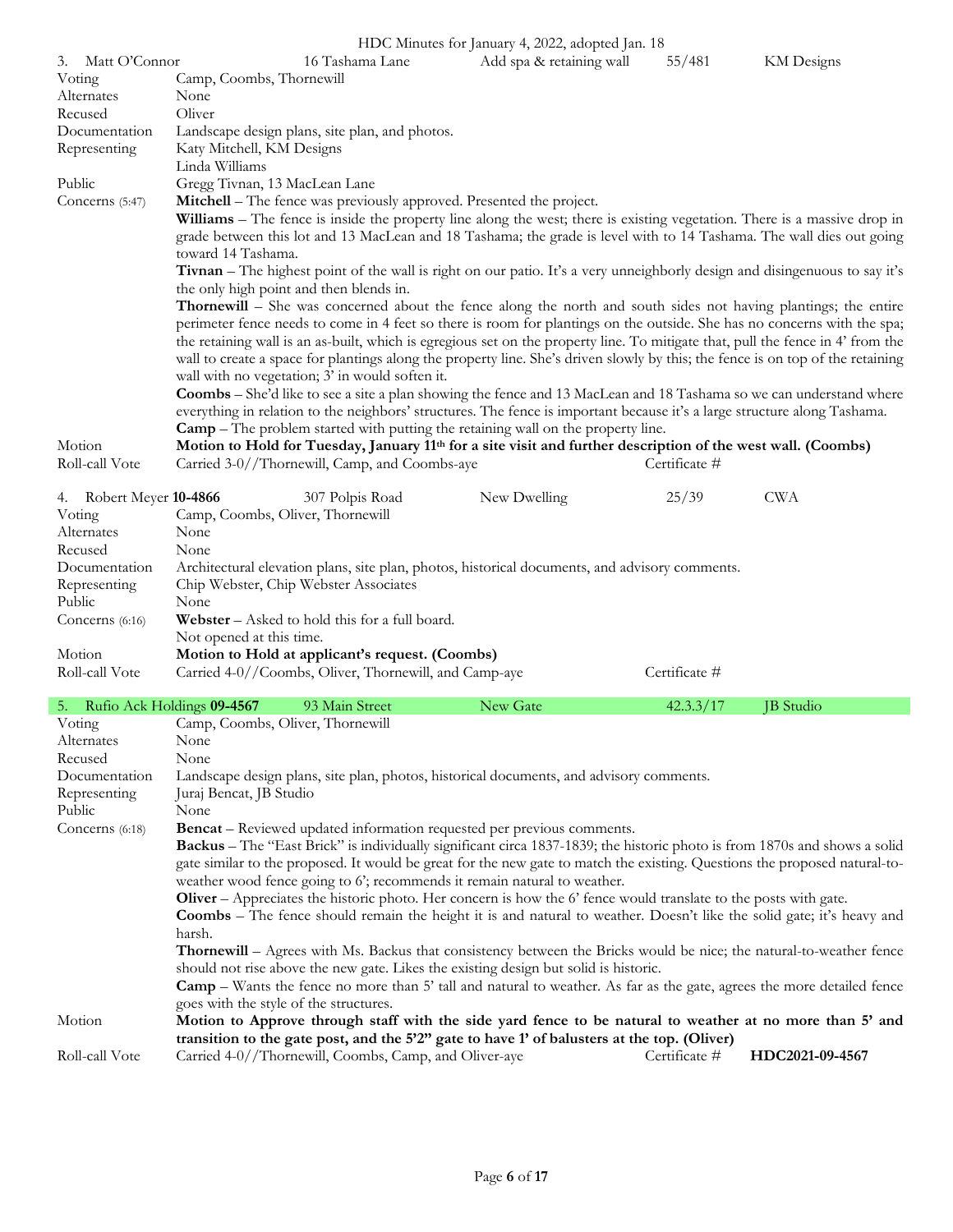|                              |                                                                                         | HDC Minutes for January 4, 2022, adopted Jan. 18 |               |                         |
|------------------------------|-----------------------------------------------------------------------------------------|--------------------------------------------------|---------------|-------------------------|
| 6.                           | 43 Kendrick Street<br>Nice to Be Back, LLC 11-5037                                      | New pool                                         | 76.4.3/31     | <b>CWA</b>              |
| Voting                       | Camp, Coombs, Thornewill                                                                |                                                  |               |                         |
| Alternates                   | None                                                                                    |                                                  |               |                         |
| Recused                      | None                                                                                    |                                                  |               |                         |
|                              |                                                                                         |                                                  |               |                         |
| Documentation                | Landscape design plans, site plan, and photos.                                          |                                                  |               |                         |
| Representing                 | David Bartsch                                                                           |                                                  |               |                         |
| Public                       | None                                                                                    |                                                  |               |                         |
| Concerns (6:32)              | <b>Bartsch</b> – Asked to hold for Thursday.                                            |                                                  |               |                         |
|                              | Not opened at this time.                                                                |                                                  |               |                         |
| Motion                       | Motion to Hold for Thursday, January 6, 2022. (Coombs)                                  |                                                  |               |                         |
| Roll-call Vote               | Carried 4-0//Thornewill, Camp, and Coombs-aye                                           |                                                  | Certificate # |                         |
|                              |                                                                                         |                                                  |               |                         |
| Kim Wentworth 11-5168<br>7.  | 14 Lincoln Avenue                                                                       | Move & increase pool                             | 30/182        | Mark Cutone             |
| Voting                       | Camp, Coombs, Oliver, Thornewill                                                        |                                                  |               |                         |
| Alternates                   | None                                                                                    |                                                  |               |                         |
| Recused                      | None                                                                                    |                                                  |               |                         |
| Documentation                | None                                                                                    |                                                  |               |                         |
| Representing                 | None                                                                                    |                                                  |               |                         |
| Public                       | None                                                                                    |                                                  |               |                         |
| Concerns (6:34)              | Not opened at this time.                                                                |                                                  |               |                         |
| Motion                       | Motion to Hold for representation. (Oliver)                                             |                                                  |               |                         |
| Roll-call Vote               | Carried 4-0//Thornewill, Coombs, Camp, and Oliver-aye                                   |                                                  | Certificate # |                         |
|                              |                                                                                         |                                                  |               |                         |
| NIR Retail LLC 11-5041<br>8. | 4 Harbor Square                                                                         | Renovate building                                | 42.2.4/1      | Workshop APD            |
| Voting                       | Camp, Coombs, Oliver, Thornewill                                                        |                                                  |               |                         |
| Alternates                   | None                                                                                    |                                                  |               |                         |
| Recused                      | None                                                                                    |                                                  |               |                         |
| Documentation                | None                                                                                    |                                                  |               |                         |
| Representing                 | None                                                                                    |                                                  |               |                         |
| Public                       | None                                                                                    |                                                  |               |                         |
| Concerns (6:36)              | Not opened at this time.                                                                |                                                  |               |                         |
| Motion                       | Motion to Hold for representation. (Coombs)                                             |                                                  |               |                         |
| Roll-call Vote               |                                                                                         |                                                  | Certificate # |                         |
|                              | Carried 4-0//Oliver, Thornewill, Camp, and Coombs-aye                                   |                                                  |               |                         |
| 22 Easton LLC 05-3644<br>9.  | 22 Easton Street                                                                        | Pool & hardscape                                 | 42.1.1/12     | Ahern Design            |
| Voting                       | Camp, Coombs, Thornewill                                                                |                                                  |               |                         |
| Alternates                   | None                                                                                    |                                                  |               |                         |
| Recused                      | None                                                                                    |                                                  |               |                         |
| Documentation                | None                                                                                    |                                                  |               |                         |
|                              |                                                                                         |                                                  |               |                         |
| Representing<br>Public       | None<br>None                                                                            |                                                  |               |                         |
|                              |                                                                                         |                                                  |               |                         |
| Concerns (6:36)              | Not opened at this time.                                                                |                                                  |               |                         |
| Motion                       | Motion to Hold for representation. (Coombs)                                             |                                                  |               |                         |
| Roll-call Vote               | Carried 4-0//Oliver, Thornewill, Camp, and Coombs-aye                                   |                                                  | Certificate # |                         |
| 10. Okay Okay House 10-4821  | 10 Union Street                                                                         | Parking & patio                                  | 42.3.1/43     | <b>BPC</b> Architecture |
|                              | Coombs, Oliver, Thornewill                                                              |                                                  |               |                         |
| Voting<br>Alternates         | None                                                                                    |                                                  |               |                         |
| Recused                      |                                                                                         |                                                  |               |                         |
|                              | None                                                                                    |                                                  |               |                         |
| Documentation                | Landscape design plans, site plan, photos, historical documents, and advisory comments. |                                                  |               |                         |
| Representing                 | Joe Paul, BPC Architecture                                                              |                                                  |               |                         |
| Public                       | None                                                                                    |                                                  |               |                         |
| Concerns (6:36)              | <b>Paul</b> – Wants to hold for a full board.                                           |                                                  |               |                         |
|                              | Not opened at this time.                                                                |                                                  |               |                         |
| Motion                       | Motion to Hold for Tuesday, January 11th. (Coombs)                                      |                                                  |               |                         |

Roll-call Vote Carried 5-0//Oliver, Thornewill, Camp, and Coombs-aye Certificate #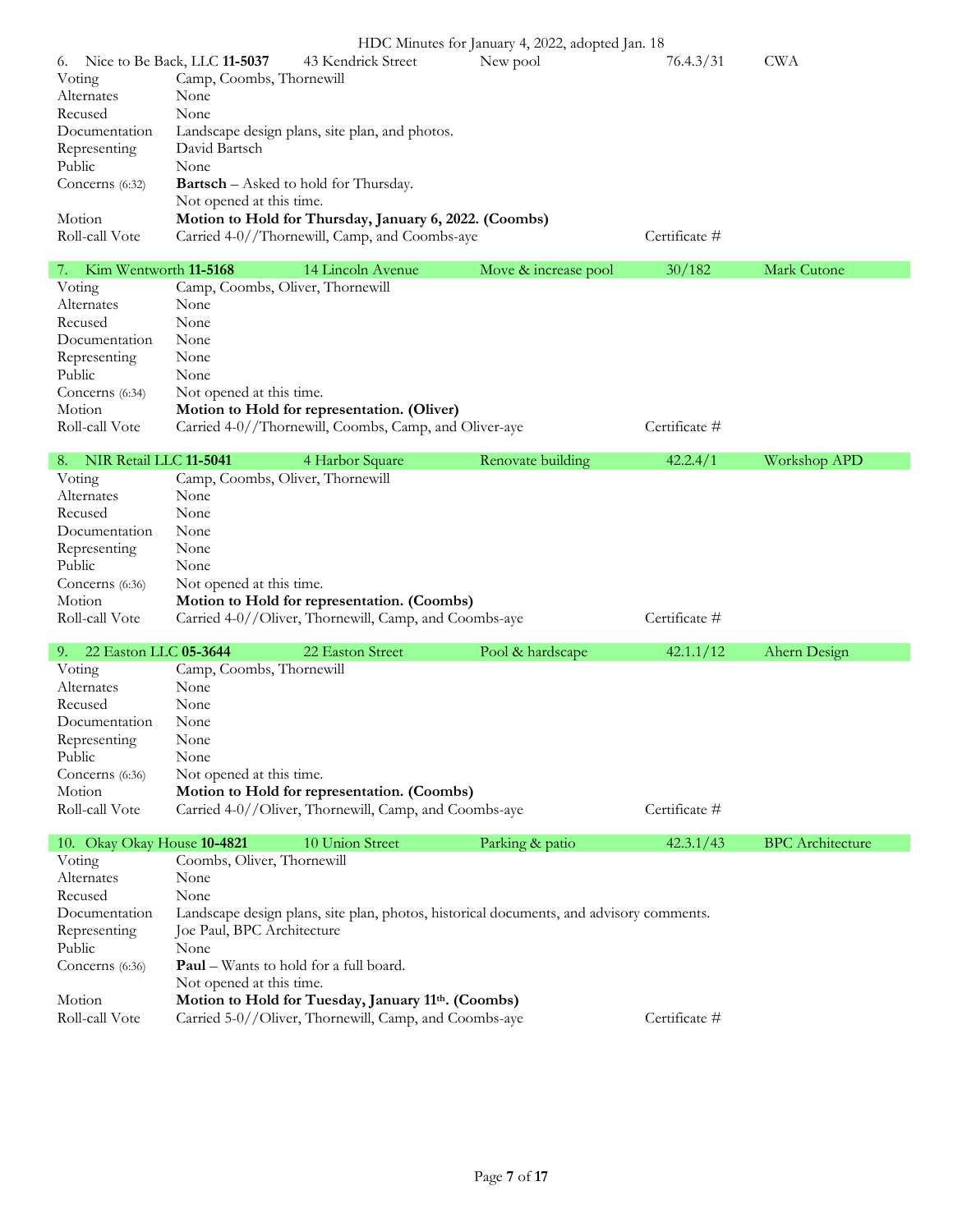|                                    |                                       |                                                                           | HDC Minutes for January 4, 2022, adopted Jan. 18                                               |               |                             |
|------------------------------------|---------------------------------------|---------------------------------------------------------------------------|------------------------------------------------------------------------------------------------|---------------|-----------------------------|
|                                    | 11. Family Ties Ack, LLC 11-5125      | 11 Alliance Lane                                                          | Pool, court, hardscape                                                                         | 39/24.1       | Atlantic Landscaping        |
| 12. Family Ties Ack, LLC 11-5159   |                                       | 11 Alliance Lane                                                          | New dwelling                                                                                   | 39/24.1       | Studio Ppark                |
| 13. 33 North Mill St., LLC 11-5126 |                                       | 7 North Mill Street                                                       | Hardscape                                                                                      | 55.4.4/77     | <b>Atlantic Landscaping</b> |
| 14. Brett Fodiman 10-4969          |                                       | 27 Cato Lane                                                              | Main House                                                                                     | 55/118        | <b>CWA</b>                  |
| Voting                             | Coombs, Oliver, Thornewill            |                                                                           |                                                                                                |               |                             |
| Alternates                         | None                                  |                                                                           |                                                                                                |               |                             |
| Recused                            | None                                  |                                                                           |                                                                                                |               |                             |
| Documentation                      | None                                  |                                                                           |                                                                                                |               |                             |
| Representing                       | None                                  |                                                                           |                                                                                                |               |                             |
| Public                             | None                                  |                                                                           |                                                                                                |               |                             |
| Concerns (6:39)                    | Not opened at this time.              |                                                                           |                                                                                                |               |                             |
| Motion                             |                                       | Motion to Hold Items 11-14 for representation. (Thornewill)               |                                                                                                |               |                             |
| Roll-call Vote                     |                                       | Carried 4-0//Oliver, Coombs, Camp, and Thornewill-aye                     |                                                                                                | Certificate # |                             |
|                                    |                                       |                                                                           |                                                                                                |               |                             |
|                                    | IX. NEW BUSINESS 01/04/2022           |                                                                           |                                                                                                |               |                             |
| <b>Property owner name</b>         |                                       | <b>Street Address</b>                                                     | Scope of work                                                                                  | Map/Parcel    | <b>Agent</b>                |
| Barry Ang 12-5463<br>1.            |                                       | 11 Jonathan Way                                                           | Rev. 05-3824: hardscape                                                                        | 75/42         | Ben Champoux                |
| Voting                             | Camp, Coombs, Oliver, Thornewill      |                                                                           |                                                                                                |               |                             |
| Alternates                         | None                                  |                                                                           |                                                                                                |               |                             |
| Recused                            | None                                  |                                                                           |                                                                                                |               |                             |
| Documentation                      |                                       | Landscape design plans, site plan, and photos.                            |                                                                                                |               |                             |
| Representing                       |                                       | Ben Champoux, Champoux Landscaping                                        |                                                                                                |               |                             |
| Public                             | None                                  |                                                                           |                                                                                                |               |                             |
| Concerns (6:40)                    | Champoux - Presented project.         |                                                                           |                                                                                                |               |                             |
|                                    |                                       | <b>Thornewill</b> – Grading up to the wall would be more natural looking. |                                                                                                |               |                             |
|                                    |                                       |                                                                           | Oliver - Likes Ms. Thornewill's idea. Mr. Champoux will screen it properly so no concerns.     |               |                             |
|                                    |                                       |                                                                           |                                                                                                |               |                             |
|                                    |                                       | <b>Coombs</b> – Agrees with Ms. Thornewill.                               |                                                                                                |               |                             |
| Motion                             | Motion to Approve. (Oliver)           |                                                                           |                                                                                                |               |                             |
| Roll-call Vote                     |                                       | Carried 4-0//Coombs, Thornewill, Camp, and Oliver-aye                     |                                                                                                | Certificate # | HDC2021-12-5463             |
|                                    |                                       |                                                                           |                                                                                                |               |                             |
| Faith Breen 11-5147<br>2.          |                                       | 19 Broadway Sias                                                          | Roof change                                                                                    | 73.1.3/111    | Steven Stockigt             |
| Voting                             | Camp, Coombs, Oliver, Thornewill      |                                                                           |                                                                                                |               |                             |
| Alternates                         | None                                  |                                                                           |                                                                                                |               |                             |
| Recused                            | None                                  |                                                                           |                                                                                                |               |                             |
| Documentation                      | None                                  |                                                                           |                                                                                                |               |                             |
| Representing                       | None                                  |                                                                           |                                                                                                |               |                             |
| Public                             | None                                  |                                                                           |                                                                                                |               |                             |
| Concerns (6:48)                    |                                       | Application incomplete, not opened at this time.                          |                                                                                                |               |                             |
| Motion                             |                                       | Motion to Hold for representation. (Oliver)                               |                                                                                                |               |                             |
| Roll-call Vote                     |                                       | Carried 4-0//Coombs, Thornewill, Camp, and Oliver-aye                     |                                                                                                | Certificate # |                             |
| 3.                                 |                                       |                                                                           |                                                                                                |               |                             |
| Duane Jones 12-5360                |                                       | 21 Meader Street                                                          | Fence                                                                                          | 42.2.3/44     | Val Oliver                  |
| Voting<br>Alternates               | Camp, Thornewill<br>None              |                                                                           |                                                                                                |               |                             |
| Recused                            | Oliver and Coombs                     |                                                                           |                                                                                                |               |                             |
| Documentation                      |                                       |                                                                           |                                                                                                |               |                             |
|                                    |                                       |                                                                           | Architectural elevation plans, site plan, photos, historical documents, and advisory comments. |               |                             |
| Representing<br>Public             | Val Oliver, Val Oliver Design<br>None |                                                                           |                                                                                                |               |                             |

Roll-call Vote  $N/A$  Certificate #

Concerns (6:50)<br>Motion

**No action N/A**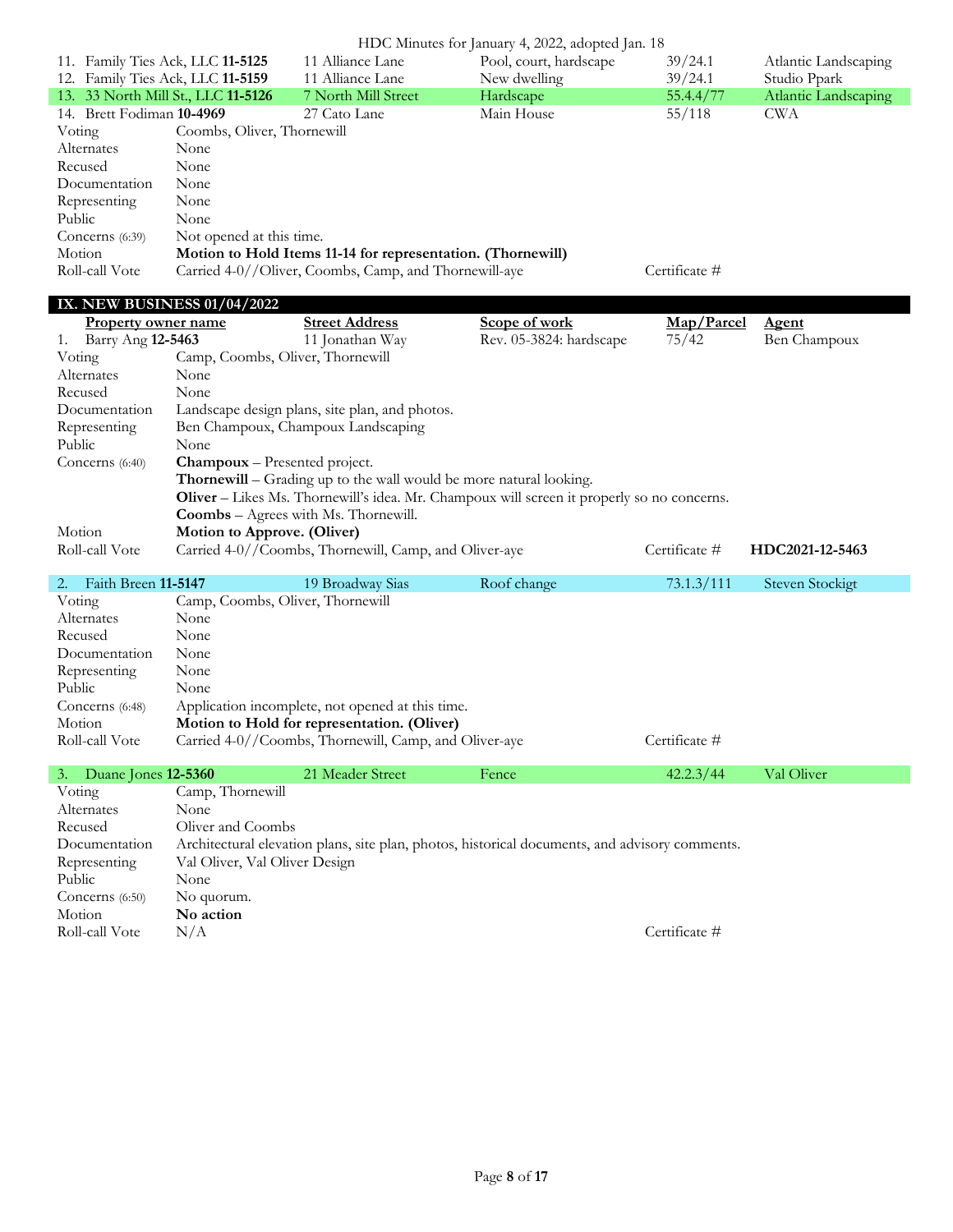|                                 |                                                                                              | HDC Minutes for January 4, 2022, adopted Jan. 18 |               |                 |
|---------------------------------|----------------------------------------------------------------------------------------------|--------------------------------------------------|---------------|-----------------|
| NISDA <b>12-5362</b><br>4.      | 55 Wauwinet Road                                                                             | Move on cottage (1)                              | 14/23         | Val Oliver      |
| Voting                          | Camp, Coombs, Thornewill                                                                     |                                                  |               |                 |
| Alternates                      | None                                                                                         |                                                  |               |                 |
| Recused                         | Oliver                                                                                       |                                                  |               |                 |
| Documentation                   | Architectural elevation plans, site plan, and photos.                                        |                                                  |               |                 |
| Representing                    | Val Oliver, Val Oliver Design                                                                |                                                  |               |                 |
|                                 | Denese Allen, NISDA                                                                          |                                                  |               |                 |
| Public                          | None                                                                                         |                                                  |               |                 |
| Concerns (6:50)                 | Oliver - Presented project.                                                                  |                                                  |               |                 |
|                                 | <b>Backus</b> – Pointed out that NISDA might have to apply for a $2nd$ curbcut.              |                                                  |               |                 |
|                                 | Allen - The new proposed driveway will be the only curbcut; the upper one will be replanted. |                                                  |               |                 |
|                                 | No concerns.                                                                                 |                                                  |               |                 |
| Motion                          | Motion to Approve as submitted. (Coombs)                                                     |                                                  |               |                 |
| Roll-call Vote                  | Carried 3-0//Thornewill, Camp, and Coombs-aye                                                |                                                  | Certificate # | HDC2021-12-5362 |
| NISDA <b>12-5363</b><br>5.      | 55 Wauwinet Road                                                                             | Move on cottage (2)                              | 14/23         | Val Oliver      |
| Voting                          | Camp, Coombs, Thornewill                                                                     |                                                  |               |                 |
| Alternates                      | None                                                                                         |                                                  |               |                 |
| Recused                         | Oliver                                                                                       |                                                  |               |                 |
| Documentation                   | Architectural elevation plans, site plan, and photos.                                        |                                                  |               |                 |
| Representing                    | Val Oliver, Val Oliver Design                                                                |                                                  |               |                 |
|                                 | Denese Allen, NISDA                                                                          |                                                  |               |                 |
| Public                          | None                                                                                         |                                                  |               |                 |
| Concerns (6:56)                 | <b>Oliver</b> – Presented project.                                                           |                                                  |               |                 |
|                                 | No concerns.                                                                                 |                                                  |               |                 |
| Motion                          | Motion to Approve as submitted. (Coombs)                                                     |                                                  |               |                 |
| Roll-call Vote                  | Carried 3-0//Thornewill, Camp, and Coombs-aye                                                |                                                  | Certificate # | HDC2021-12-5363 |
|                                 |                                                                                              |                                                  |               |                 |
| 6. Brett Fodiman 12-5374        | 3 Tetawkimo Drive                                                                            | New dwelling                                     | 53/41         | <b>CWA</b>      |
| Voting                          | Camp, Coombs, Oliver, Thornewill                                                             |                                                  |               |                 |
| Alternates                      | None                                                                                         |                                                  |               |                 |
| Recused                         | None                                                                                         |                                                  |               |                 |
| Documentation                   | Architectural elevation plans, site plan, and photos.                                        |                                                  |               |                 |
| Representing                    | Chip Webster, Chip Webster Associates                                                        |                                                  |               |                 |
| Public                          | None                                                                                         |                                                  |               |                 |
| Concerns (6:56)                 | <b>Webster</b> – Asked to hold this.                                                         |                                                  |               |                 |
|                                 | Not opened at this time.                                                                     |                                                  |               |                 |
| Motion                          | Motion to Hold. (Coombs)                                                                     |                                                  |               |                 |
| Roll-call Vote                  | Carried 4-0//Coombs, Oliver, Thornewill, and Camp-aye                                        |                                                  | Certificate # |                 |
|                                 |                                                                                              |                                                  |               |                 |
| John Wolff <b>12-5385</b><br>7. | 32 Woodbine Road                                                                             | New $2^{Nd}$ dwelling                            | 80/18         | MCA             |
| Voting                          | Camp, Coombs, Oliver, Thornewill                                                             |                                                  |               |                 |
| Alternates                      | None                                                                                         |                                                  |               |                 |
| Recused                         | None                                                                                         |                                                  |               |                 |
| Documentation                   | None                                                                                         |                                                  |               |                 |
| Representing                    | None                                                                                         |                                                  |               |                 |
| Public                          | None                                                                                         |                                                  |               |                 |
| Concerns (6:57)                 | Not opened at this time.                                                                     |                                                  |               |                 |
| Motion                          | Motion to Hold for representation. (Oliver)                                                  |                                                  |               |                 |
| Roll-call Vote                  | Carried 4-0//Coombs, Thornewill, Camp, and Oliver-aye                                        |                                                  | Certificate # |                 |
|                                 |                                                                                              |                                                  |               |                 |
| Georgi Dimov 12-5383<br>8.      | 15B Greglen Avenue                                                                           | New shed                                         | 68/187.1      | Georgi Dimov    |
| Voting                          | Camp, Coombs, Oliver, Thornewill                                                             |                                                  |               |                 |
| Alternates                      | None                                                                                         |                                                  |               |                 |
| Recused                         | None                                                                                         |                                                  |               |                 |
| Documentation                   | None                                                                                         |                                                  |               |                 |
| Representing                    | None                                                                                         |                                                  |               |                 |
| Public                          | None                                                                                         |                                                  |               |                 |
| Concerns (6:58)                 | Not opened at this time.                                                                     |                                                  |               |                 |
| Motion                          | Motion to Hold for representation. (Oliver)                                                  |                                                  |               |                 |
| Roll-call Vote                  | Carried 4-0//Coombs, Thornewill, Camp, and Oliver-aye                                        |                                                  | Certificate # |                 |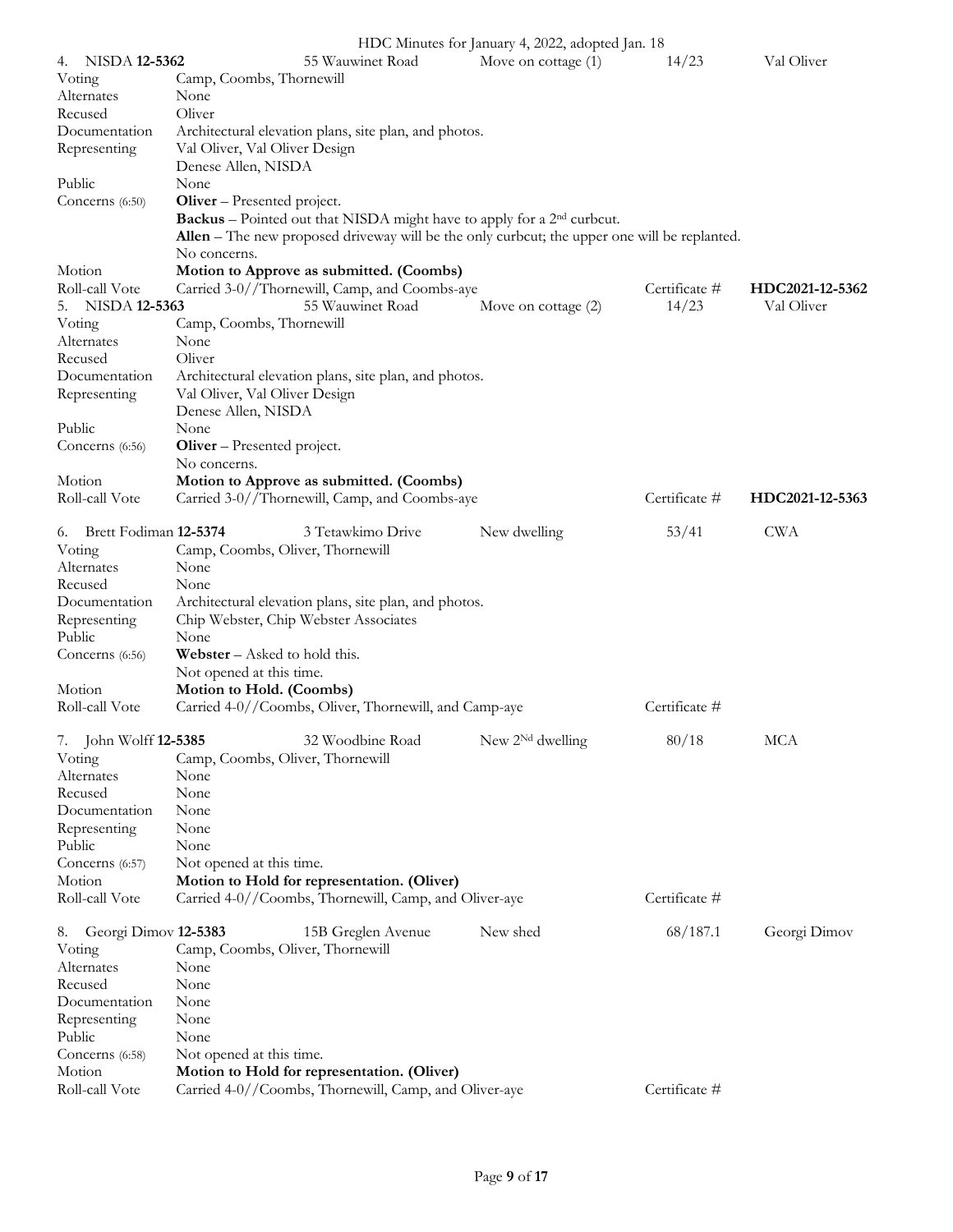|                              |                               |                                                                                                                            | HDC Minutes for January 4, 2022, adopted Jan. 18 |               |                    |
|------------------------------|-------------------------------|----------------------------------------------------------------------------------------------------------------------------|--------------------------------------------------|---------------|--------------------|
| Grace Hull 12-5397<br>9.     |                               | 27 Beach Grass Road                                                                                                        | New dwelling                                     | 68/380        | Topham Design      |
| 10. Terrence Carden 12-5378  |                               | 7 Mayhew Drive                                                                                                             | Alterations                                      | 92.4/209      | Permit Plus        |
| 11. Christian Brunet 12-5377 |                               | 4 Quidnet Road                                                                                                             | M.H. alterations                                 | 20/709        | Permit Plus        |
| 12. Christian Brunet 12-5376 |                               | 4 Quidnet Road                                                                                                             | Cottage alterations                              | 20/709        | Permit Plus        |
| Voting                       |                               | Camp, Coombs, Oliver, Thornewill                                                                                           |                                                  |               |                    |
| Alternates                   | None                          |                                                                                                                            |                                                  |               |                    |
| Recused                      | None                          |                                                                                                                            |                                                  |               |                    |
| Documentation                | None                          |                                                                                                                            |                                                  |               |                    |
| Representing                 | None                          |                                                                                                                            |                                                  |               |                    |
| Public                       | None                          |                                                                                                                            |                                                  |               |                    |
|                              |                               |                                                                                                                            |                                                  |               |                    |
| Concerns (time)<br>Motion    | Not opened at this time.      | Motion to Hold Items 9-12 for representation. (Oliver)                                                                     |                                                  |               |                    |
| Roll-call Vote               |                               | Carried 4-0//Thornewill, Coombs, Camp, and Oliver-aye                                                                      |                                                  | Certificate # |                    |
| 13. Michael Kopfler 12-5381  |                               | 7 Village Way                                                                                                              | Change doors                                     | 14/44         | Thornewill Designs |
| Voting                       | Camp, Coombs, Oliver          |                                                                                                                            |                                                  |               |                    |
| Alternates                   | None                          |                                                                                                                            |                                                  |               |                    |
| Recused                      | Thornewill                    |                                                                                                                            |                                                  |               |                    |
| Documentation                |                               | Architectural elevation plans, site plan, and photos.                                                                      |                                                  |               |                    |
| Representing                 |                               | Carrie Thornewill, Thornewill Design                                                                                       |                                                  |               |                    |
| Public                       | None                          |                                                                                                                            |                                                  |               |                    |
| Concerns (7:00)              |                               | Thornewill - Presented project.                                                                                            |                                                  |               |                    |
|                              | No concerns.                  |                                                                                                                            |                                                  |               |                    |
| Motion                       | Motion to Approve. (Oliver)   |                                                                                                                            |                                                  |               |                    |
| Roll-call Vote               |                               | Carried 3-0//Coombs, Camp, and Oliver-aye                                                                                  |                                                  | Certificate # | HDC2021-12-5381    |
| 14. Galley West LLC 12-5396  |                               | 1 Mothball Avenue                                                                                                          | Move on studio                                   | 83/424        | <b>SMRD</b>        |
| Voting                       |                               | Camp, Coombs, Oliver, Thornewill                                                                                           |                                                  |               |                    |
| Alternates                   | None                          |                                                                                                                            |                                                  |               |                    |
| Recused                      | None                          |                                                                                                                            |                                                  |               |                    |
| Documentation                | None                          |                                                                                                                            |                                                  |               |                    |
| Representing                 | None                          |                                                                                                                            |                                                  |               |                    |
| Public                       |                               |                                                                                                                            |                                                  |               |                    |
|                              | None                          |                                                                                                                            |                                                  |               |                    |
| Concerns $(7:02)$            | Not opened at this time.      |                                                                                                                            |                                                  |               |                    |
| Motion                       |                               | Motion to Hold for representation. (Coombs)                                                                                |                                                  | Certificate # |                    |
| Roll-call Vote               |                               | Carried 4-0//Oliver, Thornewill, Camp, and Coombs-aye                                                                      |                                                  |               |                    |
| 15. Paul Darrah 12-5393      |                               | 28 N Water Street                                                                                                          | Dormer fenst chng                                | 42.4.3/22     | <b>EMDA</b>        |
| Voting                       |                               | Camp, Coombs, Oliver, Thornewill                                                                                           |                                                  |               |                    |
| Alternates                   | None                          |                                                                                                                            |                                                  |               |                    |
| Recused                      | None                          |                                                                                                                            |                                                  |               |                    |
| Documentation                |                               | Architectural elevation plans, site plan, photos, historic documentation, and advisory comments.                           |                                                  |               |                    |
| Representing                 |                               | Ethan McMorrow, Ethan McMorrow Design Associates                                                                           |                                                  |               |                    |
| Public                       | None                          |                                                                                                                            |                                                  |               |                    |
| Concerns (7:20)              |                               |                                                                                                                            |                                                  |               |                    |
|                              | McMorrow - Presented project. |                                                                                                                            |                                                  |               |                    |
|                              |                               | <b>Backus</b> – HSAB hasn't reviewed this. This is a 1768 typical Nantucket; asked it be held for HSAB review. The south   |                                                  |               |                    |
|                              |                               | elevation and the dormer will be visible. We should have a window survey to discern the ages; they would typically be 6-   |                                                  |               |                    |
|                              |                               | over-6 on a structure of this design and age. The name of the window manufacturer should be included on the application.   |                                                  |               |                    |
|                              |                               |                                                                                                                            |                                                  |               |                    |
|                              |                               | <b>Thornewill</b> – Appreciates the shed roof; the French doors should be more historic with kick panels.                  |                                                  |               |                    |
|                              |                               | Oliver - It's generally okay. Asked if the 4, ganged, south-elevation windows will be visible through the arbor from the   |                                                  |               |                    |
|                              |                               | street (no). Does want to hear what HSAB has to say.                                                                       |                                                  |               |                    |
|                              |                               | <b>Coombs</b> – This is very old and needs to be preserved; the French doors should have kick panels to be more in keeping |                                                  |               |                    |
| Motion                       |                               | with this historic structure. Wants to hear what HSAB has to say about the dormer.                                         |                                                  |               |                    |
| Roll-call Vote               |                               | Motion to Hold for HSAB review. (Oliver)<br>Carried 4-0//Coombs, Thornewill, Oliver, and Camp-aye                          |                                                  | Certificate # |                    |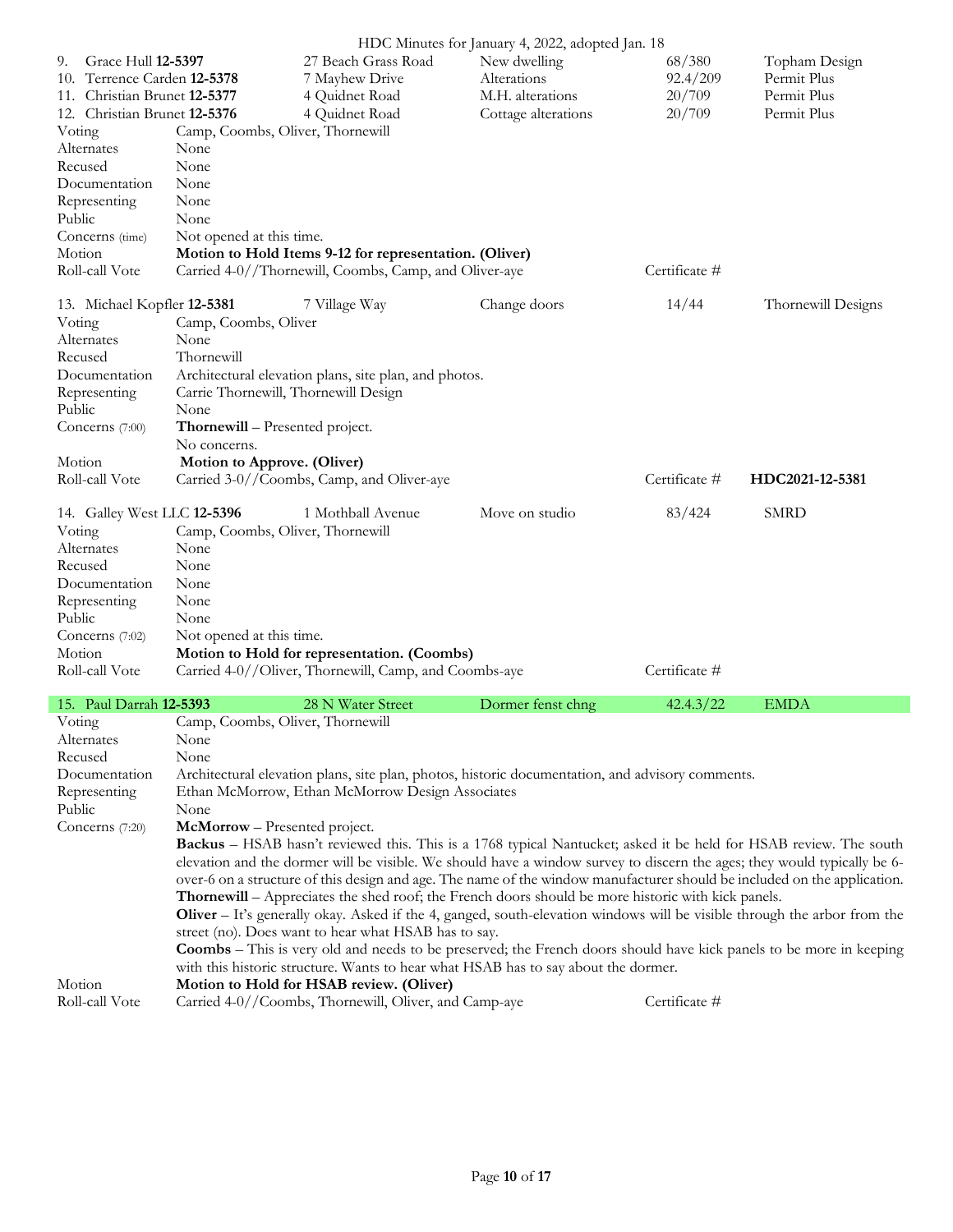|                                | HDC Minutes for January 4, 2022, adopted Jan. 18                                                                     |               |                      |
|--------------------------------|----------------------------------------------------------------------------------------------------------------------|---------------|----------------------|
| 16. Diane Catino Et al 12-5403 | 11 D Street<br>Demo or move off                                                                                      | 60.2.1/17     | <b>EMDA</b>          |
| Voting                         | Coombs (acting chair), Oliver, Thornewill                                                                            |               |                      |
| Alternates                     | None                                                                                                                 |               |                      |
| Recused                        | None                                                                                                                 |               |                      |
| Documentation                  | Architectural elevation plans, site plan, photos, historic documentation, and advisory comments.                     |               |                      |
| Representing                   | Ethan McMorrow, Ethan McMorrow Design Associates                                                                     |               |                      |
| Public                         | None                                                                                                                 |               |                      |
| Concerns (7:28)                | McMorrow - Presented project. Circa 1950s with numerous modifications.                                               |               |                      |
|                                | Backus - The HDC survey has no age associated with this, but it's linked to Franklin Bartlett. We have no MAB review |               |                      |
|                                | on this.                                                                                                             |               |                      |
|                                | No concerns.                                                                                                         |               |                      |
| Motion                         | Motion to Approve as submitted. (Oliver)                                                                             |               |                      |
| Roll-call Vote                 | Carried 3-0//Thornewill, Oliver, and Coombs-aye                                                                      | Certificate # | HDC2021-12-5403      |
|                                | 30 Devon Street                                                                                                      |               |                      |
| 17. Irakli Jibladze 12-5408    | Rev. 03-3252: Guest House                                                                                            | 76.4.2/1      | JB Studio            |
| Voting                         | Coombs (acting chair), Oliver, Thornewill                                                                            |               |                      |
| Alternates<br>Recused          | None                                                                                                                 |               |                      |
| Documentation                  | None                                                                                                                 |               |                      |
| Representing                   | Architectural elevation plans, site plan, and photos.                                                                |               |                      |
| Public                         | Juraj Bencat, JB Studio<br>None                                                                                      |               |                      |
|                                | <b>Bencat</b> – Presented project.                                                                                   |               |                      |
| Concerns (7:43)                | <b>Thornewill</b> – It's not an impactful building because it isn't tall. The dormers work better here.              |               |                      |
|                                | Oliver $-$ It's better than it was.                                                                                  |               |                      |
| Motion                         | Motion to Approve as submitted. (Oliver)                                                                             |               |                      |
| Roll-call Vote                 | Carried 3-0//Thornewill, Coombs, and Oliver-aye                                                                      | Certificate # | HDC2021-12-5408      |
|                                |                                                                                                                      |               |                      |
| 18. Peter Lisi 12-5407         | 2 Flintlock Road<br>Rev. 05-1012: drmr & wndw                                                                        | 75/50         | Shelter <sub>7</sub> |
|                                | 19. Barbara VonDerGorben 12-5388<br>132 Main Street<br>Hardscape                                                     | 42.3.3/45     | Grady Murtagh        |
| Voting                         | Camp, Coombs, Oliver, Thornewill                                                                                     |               |                      |
| Alternates                     | None                                                                                                                 |               |                      |
| Recused                        | None                                                                                                                 |               |                      |
| Documentation                  | None                                                                                                                 |               |                      |
| Representing                   | None                                                                                                                 |               |                      |
|                                |                                                                                                                      |               |                      |
| Public                         | None                                                                                                                 |               |                      |
| Concerns (time)                | Not opened at this time.                                                                                             |               |                      |
| Motion                         | Motion to Hold 2 Flintlock Road and 132 Main Street for representation. (Thornewill)                                 |               |                      |
| Roll-call Vote                 | Carried 4-0//Coombs, Oliver, Camp, and Thornewill-aye                                                                | Certificate # |                      |
|                                |                                                                                                                      |               | Cotuit Solar         |
| 20. Ramos Family 12-5411       | 24 South Shore Road<br>Roof top solar                                                                                | 80/116        |                      |
| Alternates                     | Voting Camp, Coombs, Oliver, Thornewill<br>None                                                                      |               |                      |
| Recused                        | None                                                                                                                 |               |                      |
| Documentation                  |                                                                                                                      |               |                      |
|                                | Architectural elevation plans, site plan, photos, and manufacturer spec sheet.<br>None                               |               |                      |
| Representing<br>Public         | None                                                                                                                 |               |                      |
|                                |                                                                                                                      |               |                      |
| Concerns (7:04)                | Oliver – This is on the rear of Augie's old concrete building.<br>No concerns.                                       |               |                      |
| Motion                         |                                                                                                                      |               |                      |
| Roll-call Vote                 | Motion to Approve as submitted. (Oliver)<br>Carried 4-0//Thornewill, Coombs, Camp, and Oliver-aye                    | Certificate # | HDC2021-12-5411      |
|                                |                                                                                                                      |               |                      |
| 21. 4.5 Cathcart, LLC 12-5405  | 4.5 Cathcart Road<br>Color change & doors                                                                            | 54/82         | David Nagys          |
| Voting                         | Camp, Coombs, Oliver, Thornewill                                                                                     |               |                      |
| Alternates                     | None                                                                                                                 |               |                      |
| Recused                        | None                                                                                                                 |               |                      |
| Documentation                  | Architectural elevation plans, site plan, and photos.                                                                |               |                      |
| Representing                   | David Nagys, Cottage by the Sea Inc.                                                                                 |               |                      |
| Public                         | None                                                                                                                 |               |                      |
| Concerns (7:08)                | Nagys - Presented project; doors and sashes to black.                                                                |               |                      |
|                                | $O$ liver – No concerns.                                                                                             |               |                      |
|                                | Coombs - Doesn't want to see black and white; it isn't appropriate. Grey and black would be okay.                    |               |                      |
|                                | <b>Thornewill</b> – The roof walk should be the same color as the trim.                                              |               |                      |
|                                | <b>Camp</b> – Asked if other houses in the neighborhood are black with white (yes).                                  |               |                      |
| Motion<br>Roll-call Vote       | <b>Motion to Approve. (Oliver)</b><br>Carried 4-0//Coombs, Thornewill, Camp, and Oliver-aye                          | Certificate # | HDC2021-12-5405      |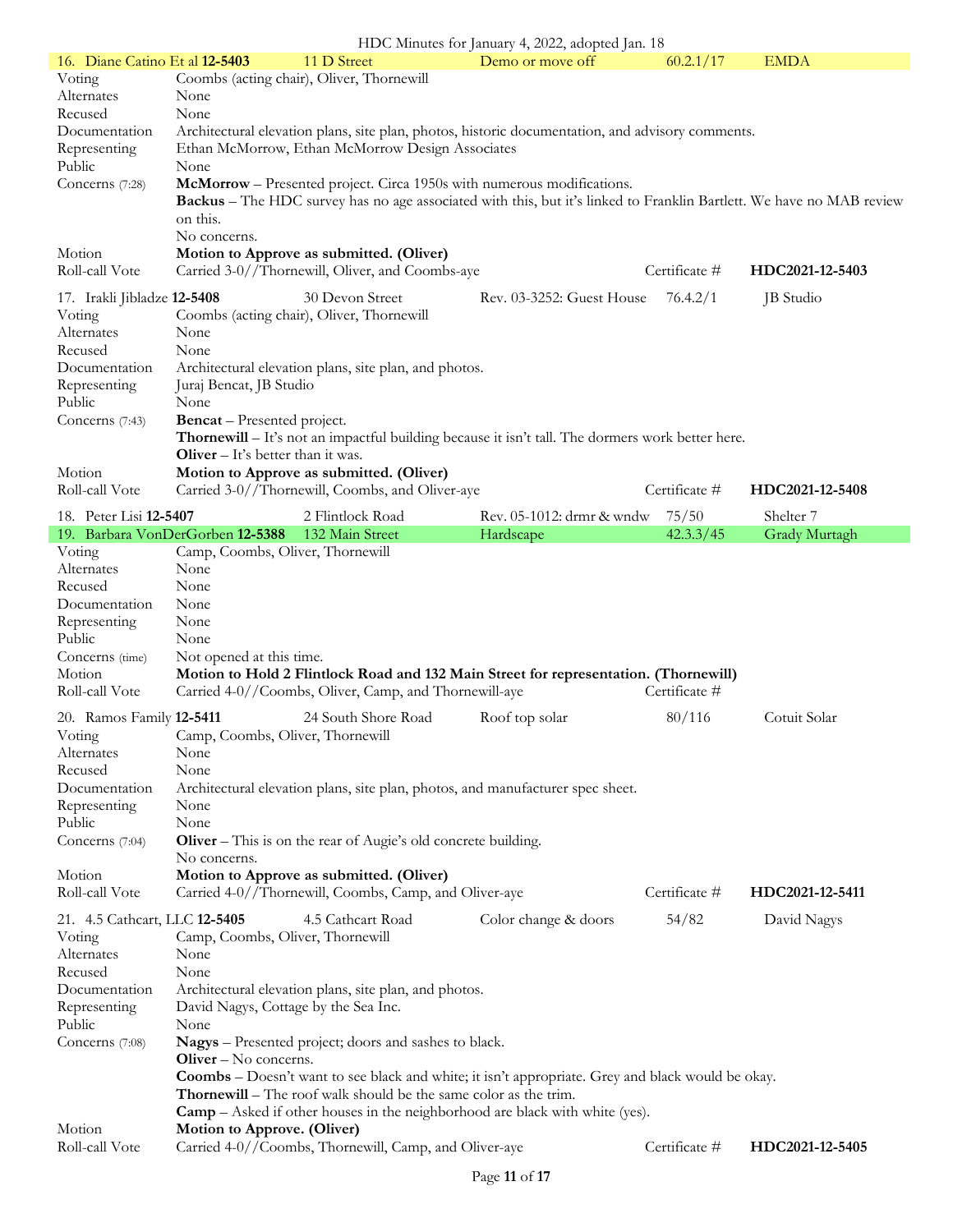| 14 Oak Hollow Lane<br>Roof top solar<br>Cotuit Solar<br>22. Brad Henke 12-5409<br>56/114<br>Coombs (acting chair), Oliver, Thornewill<br>Voting<br>None<br>Alternates<br>None<br>Recused<br>Documentation<br>Architectural elevation plans, site plan, photos, and manufacturer spec sheet.<br>Representing<br>Karen Alence, Cotuit Solar<br>Public<br>None<br>Alence – Presented project; not visible from anywhere; there is a lot of wetland and a ground array can't go in the wetland.<br>Concerns (7:33)<br><b>Thornewill</b> – If this land were subdivided, it could be the front and be visible. This lot is huge and there is plenty for<br>space for it go on the ground.<br><b>Coombs</b> – She'd like to hold this for revisions to see if it can be a ground array.<br>Oliver - It could go on the porch roof (small and hipped). Suggested a view.<br><b>Motion to View. (Oliver)</b><br>Motion<br>Roll-call Vote<br>Carried 3-0//Thornewill, Coombs, and Oliver-aye<br>Certificate #<br>22 Eel Point Road<br>Emeritus<br>23. John Barry 12-5398<br>Demo or move off garage<br>40/45<br>Camp, Coombs, Oliver, Thornewill<br>Voting<br>None<br>Alternates<br>None<br>Recused<br>Documentation<br>None<br>None<br>Representing<br>Public<br>None<br>Not opened at this time.<br>Concerns (7:39)<br>Motion to Hold for representation. (Oliver)<br>Motion<br>Certificate #<br>Roll-call Vote<br>Carried 3-0//Oliver, Thornewill, and Coombs-aye<br>54/236<br>24. Don Russell 12-5422<br>14 Brewster Road<br>New $3rd$ dwelling<br>Don Russell<br>Voting<br>Coombs, Thornewill<br>Alternates<br>None<br>Oliver<br>Recused<br>None<br>Documentation<br>Representing<br>None<br>Public<br>None<br>No quorum.<br>Concerns $(7:39)$<br>Motion<br>No action<br>Roll-call Vote<br>Certificate #<br>N/A<br>5 Luff Road<br>Cotuit Solar<br>25. Robert Fontaine 12-5421<br>66/35<br>Roof top solar<br>Voting<br>Coombs (acting chair), Oliver, Thornewill<br>Alternates<br>None<br>Recused<br>None<br>Architectural elevation plans, site plan, and photos.<br>Documentation<br>Representing<br>Karen Alence, Cotuit Solar<br>Public<br>None<br>Alence - Presented project; not visible from Rudder Lane.<br>Concerns (7:40)<br>No concerns.<br>Motion to Approve. (Oliver)<br>Motion<br>Roll-call Vote<br>Carried 3-0//Thornewill, Coombs, and Oliver-aye<br>Certificate #<br>HDC2021-12-5421<br>9 Hawks Circle<br>26. LBC Sconset LLC 12-5413<br>74/37.1<br>Ahern LLC<br>Hardscape revision<br>Hardscape revision<br>41/549<br>27. Pat Augustine 12-5419<br>13 Woodbury Lane<br>Ahern LLC<br>56/128.2<br>28. Eric Savetsky 12-5418<br>12B Oak Hollow<br>Pool & hardscape<br>Ahern LLC<br>29. 4170 & Down LLC 12-5416<br>91/26<br>107 Tom Nevers Road<br>Hardscape<br>Ahern LLC<br>26/61<br>30. Johnson Charles Trust 12-5415<br>Driveway & hardscape<br>Ahern LLC<br>24 Bassett Road<br>31. 1 Caroline Way LLC 12-5414<br>1 Caroline Way<br>Pool & hardscape<br>82/59<br>Ahern LLC<br>Coombs (acting chair), Oliver, Thornewill<br>Voting<br>Alternates<br>None<br>Recused<br>None<br>None<br>Documentation<br>None<br>Representing<br>Public<br>None<br>Not opened at this time.<br>Concerns (time)<br>Motion<br>Motion to Hold Ms. Ahern's projects for representation. (Oliver)<br>Roll-call Vote<br>Certificate #<br>Carried /3-0/Thornewill, Coombs, and Oliver-aye<br>Page 12 of 17 |  |  | HDC Minutes for January 4, 2022, adopted Jan. 18 |  |  |  |
|-----------------------------------------------------------------------------------------------------------------------------------------------------------------------------------------------------------------------------------------------------------------------------------------------------------------------------------------------------------------------------------------------------------------------------------------------------------------------------------------------------------------------------------------------------------------------------------------------------------------------------------------------------------------------------------------------------------------------------------------------------------------------------------------------------------------------------------------------------------------------------------------------------------------------------------------------------------------------------------------------------------------------------------------------------------------------------------------------------------------------------------------------------------------------------------------------------------------------------------------------------------------------------------------------------------------------------------------------------------------------------------------------------------------------------------------------------------------------------------------------------------------------------------------------------------------------------------------------------------------------------------------------------------------------------------------------------------------------------------------------------------------------------------------------------------------------------------------------------------------------------------------------------------------------------------------------------------------------------------------------------------------------------------------------------------------------------------------------------------------------------------------------------------------------------------------------------------------------------------------------------------------------------------------------------------------------------------------------------------------------------------------------------------------------------------------------------------------------------------------------------------------------------------------------------------------------------------------------------------------------------------------------------------------------------------------------------------------------------------------------------------------------------------------------------------------------------------------------------------------------------------------------------------------------------------------------------------------------------------------------------------------------------------------------------------------------------------------------------------------------------------------------------------------------------------------------------------------------------------------------------------------------------------------------------------------------------------------------------------------------------------------------|--|--|--------------------------------------------------|--|--|--|
|                                                                                                                                                                                                                                                                                                                                                                                                                                                                                                                                                                                                                                                                                                                                                                                                                                                                                                                                                                                                                                                                                                                                                                                                                                                                                                                                                                                                                                                                                                                                                                                                                                                                                                                                                                                                                                                                                                                                                                                                                                                                                                                                                                                                                                                                                                                                                                                                                                                                                                                                                                                                                                                                                                                                                                                                                                                                                                                                                                                                                                                                                                                                                                                                                                                                                                                                                                                               |  |  |                                                  |  |  |  |
|                                                                                                                                                                                                                                                                                                                                                                                                                                                                                                                                                                                                                                                                                                                                                                                                                                                                                                                                                                                                                                                                                                                                                                                                                                                                                                                                                                                                                                                                                                                                                                                                                                                                                                                                                                                                                                                                                                                                                                                                                                                                                                                                                                                                                                                                                                                                                                                                                                                                                                                                                                                                                                                                                                                                                                                                                                                                                                                                                                                                                                                                                                                                                                                                                                                                                                                                                                                               |  |  |                                                  |  |  |  |
|                                                                                                                                                                                                                                                                                                                                                                                                                                                                                                                                                                                                                                                                                                                                                                                                                                                                                                                                                                                                                                                                                                                                                                                                                                                                                                                                                                                                                                                                                                                                                                                                                                                                                                                                                                                                                                                                                                                                                                                                                                                                                                                                                                                                                                                                                                                                                                                                                                                                                                                                                                                                                                                                                                                                                                                                                                                                                                                                                                                                                                                                                                                                                                                                                                                                                                                                                                                               |  |  |                                                  |  |  |  |
|                                                                                                                                                                                                                                                                                                                                                                                                                                                                                                                                                                                                                                                                                                                                                                                                                                                                                                                                                                                                                                                                                                                                                                                                                                                                                                                                                                                                                                                                                                                                                                                                                                                                                                                                                                                                                                                                                                                                                                                                                                                                                                                                                                                                                                                                                                                                                                                                                                                                                                                                                                                                                                                                                                                                                                                                                                                                                                                                                                                                                                                                                                                                                                                                                                                                                                                                                                                               |  |  |                                                  |  |  |  |
|                                                                                                                                                                                                                                                                                                                                                                                                                                                                                                                                                                                                                                                                                                                                                                                                                                                                                                                                                                                                                                                                                                                                                                                                                                                                                                                                                                                                                                                                                                                                                                                                                                                                                                                                                                                                                                                                                                                                                                                                                                                                                                                                                                                                                                                                                                                                                                                                                                                                                                                                                                                                                                                                                                                                                                                                                                                                                                                                                                                                                                                                                                                                                                                                                                                                                                                                                                                               |  |  |                                                  |  |  |  |
|                                                                                                                                                                                                                                                                                                                                                                                                                                                                                                                                                                                                                                                                                                                                                                                                                                                                                                                                                                                                                                                                                                                                                                                                                                                                                                                                                                                                                                                                                                                                                                                                                                                                                                                                                                                                                                                                                                                                                                                                                                                                                                                                                                                                                                                                                                                                                                                                                                                                                                                                                                                                                                                                                                                                                                                                                                                                                                                                                                                                                                                                                                                                                                                                                                                                                                                                                                                               |  |  |                                                  |  |  |  |
|                                                                                                                                                                                                                                                                                                                                                                                                                                                                                                                                                                                                                                                                                                                                                                                                                                                                                                                                                                                                                                                                                                                                                                                                                                                                                                                                                                                                                                                                                                                                                                                                                                                                                                                                                                                                                                                                                                                                                                                                                                                                                                                                                                                                                                                                                                                                                                                                                                                                                                                                                                                                                                                                                                                                                                                                                                                                                                                                                                                                                                                                                                                                                                                                                                                                                                                                                                                               |  |  |                                                  |  |  |  |
|                                                                                                                                                                                                                                                                                                                                                                                                                                                                                                                                                                                                                                                                                                                                                                                                                                                                                                                                                                                                                                                                                                                                                                                                                                                                                                                                                                                                                                                                                                                                                                                                                                                                                                                                                                                                                                                                                                                                                                                                                                                                                                                                                                                                                                                                                                                                                                                                                                                                                                                                                                                                                                                                                                                                                                                                                                                                                                                                                                                                                                                                                                                                                                                                                                                                                                                                                                                               |  |  |                                                  |  |  |  |
|                                                                                                                                                                                                                                                                                                                                                                                                                                                                                                                                                                                                                                                                                                                                                                                                                                                                                                                                                                                                                                                                                                                                                                                                                                                                                                                                                                                                                                                                                                                                                                                                                                                                                                                                                                                                                                                                                                                                                                                                                                                                                                                                                                                                                                                                                                                                                                                                                                                                                                                                                                                                                                                                                                                                                                                                                                                                                                                                                                                                                                                                                                                                                                                                                                                                                                                                                                                               |  |  |                                                  |  |  |  |
|                                                                                                                                                                                                                                                                                                                                                                                                                                                                                                                                                                                                                                                                                                                                                                                                                                                                                                                                                                                                                                                                                                                                                                                                                                                                                                                                                                                                                                                                                                                                                                                                                                                                                                                                                                                                                                                                                                                                                                                                                                                                                                                                                                                                                                                                                                                                                                                                                                                                                                                                                                                                                                                                                                                                                                                                                                                                                                                                                                                                                                                                                                                                                                                                                                                                                                                                                                                               |  |  |                                                  |  |  |  |
|                                                                                                                                                                                                                                                                                                                                                                                                                                                                                                                                                                                                                                                                                                                                                                                                                                                                                                                                                                                                                                                                                                                                                                                                                                                                                                                                                                                                                                                                                                                                                                                                                                                                                                                                                                                                                                                                                                                                                                                                                                                                                                                                                                                                                                                                                                                                                                                                                                                                                                                                                                                                                                                                                                                                                                                                                                                                                                                                                                                                                                                                                                                                                                                                                                                                                                                                                                                               |  |  |                                                  |  |  |  |
|                                                                                                                                                                                                                                                                                                                                                                                                                                                                                                                                                                                                                                                                                                                                                                                                                                                                                                                                                                                                                                                                                                                                                                                                                                                                                                                                                                                                                                                                                                                                                                                                                                                                                                                                                                                                                                                                                                                                                                                                                                                                                                                                                                                                                                                                                                                                                                                                                                                                                                                                                                                                                                                                                                                                                                                                                                                                                                                                                                                                                                                                                                                                                                                                                                                                                                                                                                                               |  |  |                                                  |  |  |  |
|                                                                                                                                                                                                                                                                                                                                                                                                                                                                                                                                                                                                                                                                                                                                                                                                                                                                                                                                                                                                                                                                                                                                                                                                                                                                                                                                                                                                                                                                                                                                                                                                                                                                                                                                                                                                                                                                                                                                                                                                                                                                                                                                                                                                                                                                                                                                                                                                                                                                                                                                                                                                                                                                                                                                                                                                                                                                                                                                                                                                                                                                                                                                                                                                                                                                                                                                                                                               |  |  |                                                  |  |  |  |
|                                                                                                                                                                                                                                                                                                                                                                                                                                                                                                                                                                                                                                                                                                                                                                                                                                                                                                                                                                                                                                                                                                                                                                                                                                                                                                                                                                                                                                                                                                                                                                                                                                                                                                                                                                                                                                                                                                                                                                                                                                                                                                                                                                                                                                                                                                                                                                                                                                                                                                                                                                                                                                                                                                                                                                                                                                                                                                                                                                                                                                                                                                                                                                                                                                                                                                                                                                                               |  |  |                                                  |  |  |  |
|                                                                                                                                                                                                                                                                                                                                                                                                                                                                                                                                                                                                                                                                                                                                                                                                                                                                                                                                                                                                                                                                                                                                                                                                                                                                                                                                                                                                                                                                                                                                                                                                                                                                                                                                                                                                                                                                                                                                                                                                                                                                                                                                                                                                                                                                                                                                                                                                                                                                                                                                                                                                                                                                                                                                                                                                                                                                                                                                                                                                                                                                                                                                                                                                                                                                                                                                                                                               |  |  |                                                  |  |  |  |
|                                                                                                                                                                                                                                                                                                                                                                                                                                                                                                                                                                                                                                                                                                                                                                                                                                                                                                                                                                                                                                                                                                                                                                                                                                                                                                                                                                                                                                                                                                                                                                                                                                                                                                                                                                                                                                                                                                                                                                                                                                                                                                                                                                                                                                                                                                                                                                                                                                                                                                                                                                                                                                                                                                                                                                                                                                                                                                                                                                                                                                                                                                                                                                                                                                                                                                                                                                                               |  |  |                                                  |  |  |  |
|                                                                                                                                                                                                                                                                                                                                                                                                                                                                                                                                                                                                                                                                                                                                                                                                                                                                                                                                                                                                                                                                                                                                                                                                                                                                                                                                                                                                                                                                                                                                                                                                                                                                                                                                                                                                                                                                                                                                                                                                                                                                                                                                                                                                                                                                                                                                                                                                                                                                                                                                                                                                                                                                                                                                                                                                                                                                                                                                                                                                                                                                                                                                                                                                                                                                                                                                                                                               |  |  |                                                  |  |  |  |
|                                                                                                                                                                                                                                                                                                                                                                                                                                                                                                                                                                                                                                                                                                                                                                                                                                                                                                                                                                                                                                                                                                                                                                                                                                                                                                                                                                                                                                                                                                                                                                                                                                                                                                                                                                                                                                                                                                                                                                                                                                                                                                                                                                                                                                                                                                                                                                                                                                                                                                                                                                                                                                                                                                                                                                                                                                                                                                                                                                                                                                                                                                                                                                                                                                                                                                                                                                                               |  |  |                                                  |  |  |  |
|                                                                                                                                                                                                                                                                                                                                                                                                                                                                                                                                                                                                                                                                                                                                                                                                                                                                                                                                                                                                                                                                                                                                                                                                                                                                                                                                                                                                                                                                                                                                                                                                                                                                                                                                                                                                                                                                                                                                                                                                                                                                                                                                                                                                                                                                                                                                                                                                                                                                                                                                                                                                                                                                                                                                                                                                                                                                                                                                                                                                                                                                                                                                                                                                                                                                                                                                                                                               |  |  |                                                  |  |  |  |
|                                                                                                                                                                                                                                                                                                                                                                                                                                                                                                                                                                                                                                                                                                                                                                                                                                                                                                                                                                                                                                                                                                                                                                                                                                                                                                                                                                                                                                                                                                                                                                                                                                                                                                                                                                                                                                                                                                                                                                                                                                                                                                                                                                                                                                                                                                                                                                                                                                                                                                                                                                                                                                                                                                                                                                                                                                                                                                                                                                                                                                                                                                                                                                                                                                                                                                                                                                                               |  |  |                                                  |  |  |  |
|                                                                                                                                                                                                                                                                                                                                                                                                                                                                                                                                                                                                                                                                                                                                                                                                                                                                                                                                                                                                                                                                                                                                                                                                                                                                                                                                                                                                                                                                                                                                                                                                                                                                                                                                                                                                                                                                                                                                                                                                                                                                                                                                                                                                                                                                                                                                                                                                                                                                                                                                                                                                                                                                                                                                                                                                                                                                                                                                                                                                                                                                                                                                                                                                                                                                                                                                                                                               |  |  |                                                  |  |  |  |
|                                                                                                                                                                                                                                                                                                                                                                                                                                                                                                                                                                                                                                                                                                                                                                                                                                                                                                                                                                                                                                                                                                                                                                                                                                                                                                                                                                                                                                                                                                                                                                                                                                                                                                                                                                                                                                                                                                                                                                                                                                                                                                                                                                                                                                                                                                                                                                                                                                                                                                                                                                                                                                                                                                                                                                                                                                                                                                                                                                                                                                                                                                                                                                                                                                                                                                                                                                                               |  |  |                                                  |  |  |  |
|                                                                                                                                                                                                                                                                                                                                                                                                                                                                                                                                                                                                                                                                                                                                                                                                                                                                                                                                                                                                                                                                                                                                                                                                                                                                                                                                                                                                                                                                                                                                                                                                                                                                                                                                                                                                                                                                                                                                                                                                                                                                                                                                                                                                                                                                                                                                                                                                                                                                                                                                                                                                                                                                                                                                                                                                                                                                                                                                                                                                                                                                                                                                                                                                                                                                                                                                                                                               |  |  |                                                  |  |  |  |
|                                                                                                                                                                                                                                                                                                                                                                                                                                                                                                                                                                                                                                                                                                                                                                                                                                                                                                                                                                                                                                                                                                                                                                                                                                                                                                                                                                                                                                                                                                                                                                                                                                                                                                                                                                                                                                                                                                                                                                                                                                                                                                                                                                                                                                                                                                                                                                                                                                                                                                                                                                                                                                                                                                                                                                                                                                                                                                                                                                                                                                                                                                                                                                                                                                                                                                                                                                                               |  |  |                                                  |  |  |  |
|                                                                                                                                                                                                                                                                                                                                                                                                                                                                                                                                                                                                                                                                                                                                                                                                                                                                                                                                                                                                                                                                                                                                                                                                                                                                                                                                                                                                                                                                                                                                                                                                                                                                                                                                                                                                                                                                                                                                                                                                                                                                                                                                                                                                                                                                                                                                                                                                                                                                                                                                                                                                                                                                                                                                                                                                                                                                                                                                                                                                                                                                                                                                                                                                                                                                                                                                                                                               |  |  |                                                  |  |  |  |
|                                                                                                                                                                                                                                                                                                                                                                                                                                                                                                                                                                                                                                                                                                                                                                                                                                                                                                                                                                                                                                                                                                                                                                                                                                                                                                                                                                                                                                                                                                                                                                                                                                                                                                                                                                                                                                                                                                                                                                                                                                                                                                                                                                                                                                                                                                                                                                                                                                                                                                                                                                                                                                                                                                                                                                                                                                                                                                                                                                                                                                                                                                                                                                                                                                                                                                                                                                                               |  |  |                                                  |  |  |  |
|                                                                                                                                                                                                                                                                                                                                                                                                                                                                                                                                                                                                                                                                                                                                                                                                                                                                                                                                                                                                                                                                                                                                                                                                                                                                                                                                                                                                                                                                                                                                                                                                                                                                                                                                                                                                                                                                                                                                                                                                                                                                                                                                                                                                                                                                                                                                                                                                                                                                                                                                                                                                                                                                                                                                                                                                                                                                                                                                                                                                                                                                                                                                                                                                                                                                                                                                                                                               |  |  |                                                  |  |  |  |
|                                                                                                                                                                                                                                                                                                                                                                                                                                                                                                                                                                                                                                                                                                                                                                                                                                                                                                                                                                                                                                                                                                                                                                                                                                                                                                                                                                                                                                                                                                                                                                                                                                                                                                                                                                                                                                                                                                                                                                                                                                                                                                                                                                                                                                                                                                                                                                                                                                                                                                                                                                                                                                                                                                                                                                                                                                                                                                                                                                                                                                                                                                                                                                                                                                                                                                                                                                                               |  |  |                                                  |  |  |  |
|                                                                                                                                                                                                                                                                                                                                                                                                                                                                                                                                                                                                                                                                                                                                                                                                                                                                                                                                                                                                                                                                                                                                                                                                                                                                                                                                                                                                                                                                                                                                                                                                                                                                                                                                                                                                                                                                                                                                                                                                                                                                                                                                                                                                                                                                                                                                                                                                                                                                                                                                                                                                                                                                                                                                                                                                                                                                                                                                                                                                                                                                                                                                                                                                                                                                                                                                                                                               |  |  |                                                  |  |  |  |
|                                                                                                                                                                                                                                                                                                                                                                                                                                                                                                                                                                                                                                                                                                                                                                                                                                                                                                                                                                                                                                                                                                                                                                                                                                                                                                                                                                                                                                                                                                                                                                                                                                                                                                                                                                                                                                                                                                                                                                                                                                                                                                                                                                                                                                                                                                                                                                                                                                                                                                                                                                                                                                                                                                                                                                                                                                                                                                                                                                                                                                                                                                                                                                                                                                                                                                                                                                                               |  |  |                                                  |  |  |  |
|                                                                                                                                                                                                                                                                                                                                                                                                                                                                                                                                                                                                                                                                                                                                                                                                                                                                                                                                                                                                                                                                                                                                                                                                                                                                                                                                                                                                                                                                                                                                                                                                                                                                                                                                                                                                                                                                                                                                                                                                                                                                                                                                                                                                                                                                                                                                                                                                                                                                                                                                                                                                                                                                                                                                                                                                                                                                                                                                                                                                                                                                                                                                                                                                                                                                                                                                                                                               |  |  |                                                  |  |  |  |
|                                                                                                                                                                                                                                                                                                                                                                                                                                                                                                                                                                                                                                                                                                                                                                                                                                                                                                                                                                                                                                                                                                                                                                                                                                                                                                                                                                                                                                                                                                                                                                                                                                                                                                                                                                                                                                                                                                                                                                                                                                                                                                                                                                                                                                                                                                                                                                                                                                                                                                                                                                                                                                                                                                                                                                                                                                                                                                                                                                                                                                                                                                                                                                                                                                                                                                                                                                                               |  |  |                                                  |  |  |  |
|                                                                                                                                                                                                                                                                                                                                                                                                                                                                                                                                                                                                                                                                                                                                                                                                                                                                                                                                                                                                                                                                                                                                                                                                                                                                                                                                                                                                                                                                                                                                                                                                                                                                                                                                                                                                                                                                                                                                                                                                                                                                                                                                                                                                                                                                                                                                                                                                                                                                                                                                                                                                                                                                                                                                                                                                                                                                                                                                                                                                                                                                                                                                                                                                                                                                                                                                                                                               |  |  |                                                  |  |  |  |
|                                                                                                                                                                                                                                                                                                                                                                                                                                                                                                                                                                                                                                                                                                                                                                                                                                                                                                                                                                                                                                                                                                                                                                                                                                                                                                                                                                                                                                                                                                                                                                                                                                                                                                                                                                                                                                                                                                                                                                                                                                                                                                                                                                                                                                                                                                                                                                                                                                                                                                                                                                                                                                                                                                                                                                                                                                                                                                                                                                                                                                                                                                                                                                                                                                                                                                                                                                                               |  |  |                                                  |  |  |  |
|                                                                                                                                                                                                                                                                                                                                                                                                                                                                                                                                                                                                                                                                                                                                                                                                                                                                                                                                                                                                                                                                                                                                                                                                                                                                                                                                                                                                                                                                                                                                                                                                                                                                                                                                                                                                                                                                                                                                                                                                                                                                                                                                                                                                                                                                                                                                                                                                                                                                                                                                                                                                                                                                                                                                                                                                                                                                                                                                                                                                                                                                                                                                                                                                                                                                                                                                                                                               |  |  |                                                  |  |  |  |
|                                                                                                                                                                                                                                                                                                                                                                                                                                                                                                                                                                                                                                                                                                                                                                                                                                                                                                                                                                                                                                                                                                                                                                                                                                                                                                                                                                                                                                                                                                                                                                                                                                                                                                                                                                                                                                                                                                                                                                                                                                                                                                                                                                                                                                                                                                                                                                                                                                                                                                                                                                                                                                                                                                                                                                                                                                                                                                                                                                                                                                                                                                                                                                                                                                                                                                                                                                                               |  |  |                                                  |  |  |  |
|                                                                                                                                                                                                                                                                                                                                                                                                                                                                                                                                                                                                                                                                                                                                                                                                                                                                                                                                                                                                                                                                                                                                                                                                                                                                                                                                                                                                                                                                                                                                                                                                                                                                                                                                                                                                                                                                                                                                                                                                                                                                                                                                                                                                                                                                                                                                                                                                                                                                                                                                                                                                                                                                                                                                                                                                                                                                                                                                                                                                                                                                                                                                                                                                                                                                                                                                                                                               |  |  |                                                  |  |  |  |
|                                                                                                                                                                                                                                                                                                                                                                                                                                                                                                                                                                                                                                                                                                                                                                                                                                                                                                                                                                                                                                                                                                                                                                                                                                                                                                                                                                                                                                                                                                                                                                                                                                                                                                                                                                                                                                                                                                                                                                                                                                                                                                                                                                                                                                                                                                                                                                                                                                                                                                                                                                                                                                                                                                                                                                                                                                                                                                                                                                                                                                                                                                                                                                                                                                                                                                                                                                                               |  |  |                                                  |  |  |  |
|                                                                                                                                                                                                                                                                                                                                                                                                                                                                                                                                                                                                                                                                                                                                                                                                                                                                                                                                                                                                                                                                                                                                                                                                                                                                                                                                                                                                                                                                                                                                                                                                                                                                                                                                                                                                                                                                                                                                                                                                                                                                                                                                                                                                                                                                                                                                                                                                                                                                                                                                                                                                                                                                                                                                                                                                                                                                                                                                                                                                                                                                                                                                                                                                                                                                                                                                                                                               |  |  |                                                  |  |  |  |
|                                                                                                                                                                                                                                                                                                                                                                                                                                                                                                                                                                                                                                                                                                                                                                                                                                                                                                                                                                                                                                                                                                                                                                                                                                                                                                                                                                                                                                                                                                                                                                                                                                                                                                                                                                                                                                                                                                                                                                                                                                                                                                                                                                                                                                                                                                                                                                                                                                                                                                                                                                                                                                                                                                                                                                                                                                                                                                                                                                                                                                                                                                                                                                                                                                                                                                                                                                                               |  |  |                                                  |  |  |  |
|                                                                                                                                                                                                                                                                                                                                                                                                                                                                                                                                                                                                                                                                                                                                                                                                                                                                                                                                                                                                                                                                                                                                                                                                                                                                                                                                                                                                                                                                                                                                                                                                                                                                                                                                                                                                                                                                                                                                                                                                                                                                                                                                                                                                                                                                                                                                                                                                                                                                                                                                                                                                                                                                                                                                                                                                                                                                                                                                                                                                                                                                                                                                                                                                                                                                                                                                                                                               |  |  |                                                  |  |  |  |
|                                                                                                                                                                                                                                                                                                                                                                                                                                                                                                                                                                                                                                                                                                                                                                                                                                                                                                                                                                                                                                                                                                                                                                                                                                                                                                                                                                                                                                                                                                                                                                                                                                                                                                                                                                                                                                                                                                                                                                                                                                                                                                                                                                                                                                                                                                                                                                                                                                                                                                                                                                                                                                                                                                                                                                                                                                                                                                                                                                                                                                                                                                                                                                                                                                                                                                                                                                                               |  |  |                                                  |  |  |  |
|                                                                                                                                                                                                                                                                                                                                                                                                                                                                                                                                                                                                                                                                                                                                                                                                                                                                                                                                                                                                                                                                                                                                                                                                                                                                                                                                                                                                                                                                                                                                                                                                                                                                                                                                                                                                                                                                                                                                                                                                                                                                                                                                                                                                                                                                                                                                                                                                                                                                                                                                                                                                                                                                                                                                                                                                                                                                                                                                                                                                                                                                                                                                                                                                                                                                                                                                                                                               |  |  |                                                  |  |  |  |
|                                                                                                                                                                                                                                                                                                                                                                                                                                                                                                                                                                                                                                                                                                                                                                                                                                                                                                                                                                                                                                                                                                                                                                                                                                                                                                                                                                                                                                                                                                                                                                                                                                                                                                                                                                                                                                                                                                                                                                                                                                                                                                                                                                                                                                                                                                                                                                                                                                                                                                                                                                                                                                                                                                                                                                                                                                                                                                                                                                                                                                                                                                                                                                                                                                                                                                                                                                                               |  |  |                                                  |  |  |  |
|                                                                                                                                                                                                                                                                                                                                                                                                                                                                                                                                                                                                                                                                                                                                                                                                                                                                                                                                                                                                                                                                                                                                                                                                                                                                                                                                                                                                                                                                                                                                                                                                                                                                                                                                                                                                                                                                                                                                                                                                                                                                                                                                                                                                                                                                                                                                                                                                                                                                                                                                                                                                                                                                                                                                                                                                                                                                                                                                                                                                                                                                                                                                                                                                                                                                                                                                                                                               |  |  |                                                  |  |  |  |
|                                                                                                                                                                                                                                                                                                                                                                                                                                                                                                                                                                                                                                                                                                                                                                                                                                                                                                                                                                                                                                                                                                                                                                                                                                                                                                                                                                                                                                                                                                                                                                                                                                                                                                                                                                                                                                                                                                                                                                                                                                                                                                                                                                                                                                                                                                                                                                                                                                                                                                                                                                                                                                                                                                                                                                                                                                                                                                                                                                                                                                                                                                                                                                                                                                                                                                                                                                                               |  |  |                                                  |  |  |  |
|                                                                                                                                                                                                                                                                                                                                                                                                                                                                                                                                                                                                                                                                                                                                                                                                                                                                                                                                                                                                                                                                                                                                                                                                                                                                                                                                                                                                                                                                                                                                                                                                                                                                                                                                                                                                                                                                                                                                                                                                                                                                                                                                                                                                                                                                                                                                                                                                                                                                                                                                                                                                                                                                                                                                                                                                                                                                                                                                                                                                                                                                                                                                                                                                                                                                                                                                                                                               |  |  |                                                  |  |  |  |
|                                                                                                                                                                                                                                                                                                                                                                                                                                                                                                                                                                                                                                                                                                                                                                                                                                                                                                                                                                                                                                                                                                                                                                                                                                                                                                                                                                                                                                                                                                                                                                                                                                                                                                                                                                                                                                                                                                                                                                                                                                                                                                                                                                                                                                                                                                                                                                                                                                                                                                                                                                                                                                                                                                                                                                                                                                                                                                                                                                                                                                                                                                                                                                                                                                                                                                                                                                                               |  |  |                                                  |  |  |  |
|                                                                                                                                                                                                                                                                                                                                                                                                                                                                                                                                                                                                                                                                                                                                                                                                                                                                                                                                                                                                                                                                                                                                                                                                                                                                                                                                                                                                                                                                                                                                                                                                                                                                                                                                                                                                                                                                                                                                                                                                                                                                                                                                                                                                                                                                                                                                                                                                                                                                                                                                                                                                                                                                                                                                                                                                                                                                                                                                                                                                                                                                                                                                                                                                                                                                                                                                                                                               |  |  |                                                  |  |  |  |
|                                                                                                                                                                                                                                                                                                                                                                                                                                                                                                                                                                                                                                                                                                                                                                                                                                                                                                                                                                                                                                                                                                                                                                                                                                                                                                                                                                                                                                                                                                                                                                                                                                                                                                                                                                                                                                                                                                                                                                                                                                                                                                                                                                                                                                                                                                                                                                                                                                                                                                                                                                                                                                                                                                                                                                                                                                                                                                                                                                                                                                                                                                                                                                                                                                                                                                                                                                                               |  |  |                                                  |  |  |  |
|                                                                                                                                                                                                                                                                                                                                                                                                                                                                                                                                                                                                                                                                                                                                                                                                                                                                                                                                                                                                                                                                                                                                                                                                                                                                                                                                                                                                                                                                                                                                                                                                                                                                                                                                                                                                                                                                                                                                                                                                                                                                                                                                                                                                                                                                                                                                                                                                                                                                                                                                                                                                                                                                                                                                                                                                                                                                                                                                                                                                                                                                                                                                                                                                                                                                                                                                                                                               |  |  |                                                  |  |  |  |
|                                                                                                                                                                                                                                                                                                                                                                                                                                                                                                                                                                                                                                                                                                                                                                                                                                                                                                                                                                                                                                                                                                                                                                                                                                                                                                                                                                                                                                                                                                                                                                                                                                                                                                                                                                                                                                                                                                                                                                                                                                                                                                                                                                                                                                                                                                                                                                                                                                                                                                                                                                                                                                                                                                                                                                                                                                                                                                                                                                                                                                                                                                                                                                                                                                                                                                                                                                                               |  |  |                                                  |  |  |  |
|                                                                                                                                                                                                                                                                                                                                                                                                                                                                                                                                                                                                                                                                                                                                                                                                                                                                                                                                                                                                                                                                                                                                                                                                                                                                                                                                                                                                                                                                                                                                                                                                                                                                                                                                                                                                                                                                                                                                                                                                                                                                                                                                                                                                                                                                                                                                                                                                                                                                                                                                                                                                                                                                                                                                                                                                                                                                                                                                                                                                                                                                                                                                                                                                                                                                                                                                                                                               |  |  |                                                  |  |  |  |
|                                                                                                                                                                                                                                                                                                                                                                                                                                                                                                                                                                                                                                                                                                                                                                                                                                                                                                                                                                                                                                                                                                                                                                                                                                                                                                                                                                                                                                                                                                                                                                                                                                                                                                                                                                                                                                                                                                                                                                                                                                                                                                                                                                                                                                                                                                                                                                                                                                                                                                                                                                                                                                                                                                                                                                                                                                                                                                                                                                                                                                                                                                                                                                                                                                                                                                                                                                                               |  |  |                                                  |  |  |  |
|                                                                                                                                                                                                                                                                                                                                                                                                                                                                                                                                                                                                                                                                                                                                                                                                                                                                                                                                                                                                                                                                                                                                                                                                                                                                                                                                                                                                                                                                                                                                                                                                                                                                                                                                                                                                                                                                                                                                                                                                                                                                                                                                                                                                                                                                                                                                                                                                                                                                                                                                                                                                                                                                                                                                                                                                                                                                                                                                                                                                                                                                                                                                                                                                                                                                                                                                                                                               |  |  |                                                  |  |  |  |
|                                                                                                                                                                                                                                                                                                                                                                                                                                                                                                                                                                                                                                                                                                                                                                                                                                                                                                                                                                                                                                                                                                                                                                                                                                                                                                                                                                                                                                                                                                                                                                                                                                                                                                                                                                                                                                                                                                                                                                                                                                                                                                                                                                                                                                                                                                                                                                                                                                                                                                                                                                                                                                                                                                                                                                                                                                                                                                                                                                                                                                                                                                                                                                                                                                                                                                                                                                                               |  |  |                                                  |  |  |  |
|                                                                                                                                                                                                                                                                                                                                                                                                                                                                                                                                                                                                                                                                                                                                                                                                                                                                                                                                                                                                                                                                                                                                                                                                                                                                                                                                                                                                                                                                                                                                                                                                                                                                                                                                                                                                                                                                                                                                                                                                                                                                                                                                                                                                                                                                                                                                                                                                                                                                                                                                                                                                                                                                                                                                                                                                                                                                                                                                                                                                                                                                                                                                                                                                                                                                                                                                                                                               |  |  |                                                  |  |  |  |
|                                                                                                                                                                                                                                                                                                                                                                                                                                                                                                                                                                                                                                                                                                                                                                                                                                                                                                                                                                                                                                                                                                                                                                                                                                                                                                                                                                                                                                                                                                                                                                                                                                                                                                                                                                                                                                                                                                                                                                                                                                                                                                                                                                                                                                                                                                                                                                                                                                                                                                                                                                                                                                                                                                                                                                                                                                                                                                                                                                                                                                                                                                                                                                                                                                                                                                                                                                                               |  |  |                                                  |  |  |  |
|                                                                                                                                                                                                                                                                                                                                                                                                                                                                                                                                                                                                                                                                                                                                                                                                                                                                                                                                                                                                                                                                                                                                                                                                                                                                                                                                                                                                                                                                                                                                                                                                                                                                                                                                                                                                                                                                                                                                                                                                                                                                                                                                                                                                                                                                                                                                                                                                                                                                                                                                                                                                                                                                                                                                                                                                                                                                                                                                                                                                                                                                                                                                                                                                                                                                                                                                                                                               |  |  |                                                  |  |  |  |
|                                                                                                                                                                                                                                                                                                                                                                                                                                                                                                                                                                                                                                                                                                                                                                                                                                                                                                                                                                                                                                                                                                                                                                                                                                                                                                                                                                                                                                                                                                                                                                                                                                                                                                                                                                                                                                                                                                                                                                                                                                                                                                                                                                                                                                                                                                                                                                                                                                                                                                                                                                                                                                                                                                                                                                                                                                                                                                                                                                                                                                                                                                                                                                                                                                                                                                                                                                                               |  |  |                                                  |  |  |  |
|                                                                                                                                                                                                                                                                                                                                                                                                                                                                                                                                                                                                                                                                                                                                                                                                                                                                                                                                                                                                                                                                                                                                                                                                                                                                                                                                                                                                                                                                                                                                                                                                                                                                                                                                                                                                                                                                                                                                                                                                                                                                                                                                                                                                                                                                                                                                                                                                                                                                                                                                                                                                                                                                                                                                                                                                                                                                                                                                                                                                                                                                                                                                                                                                                                                                                                                                                                                               |  |  |                                                  |  |  |  |
|                                                                                                                                                                                                                                                                                                                                                                                                                                                                                                                                                                                                                                                                                                                                                                                                                                                                                                                                                                                                                                                                                                                                                                                                                                                                                                                                                                                                                                                                                                                                                                                                                                                                                                                                                                                                                                                                                                                                                                                                                                                                                                                                                                                                                                                                                                                                                                                                                                                                                                                                                                                                                                                                                                                                                                                                                                                                                                                                                                                                                                                                                                                                                                                                                                                                                                                                                                                               |  |  |                                                  |  |  |  |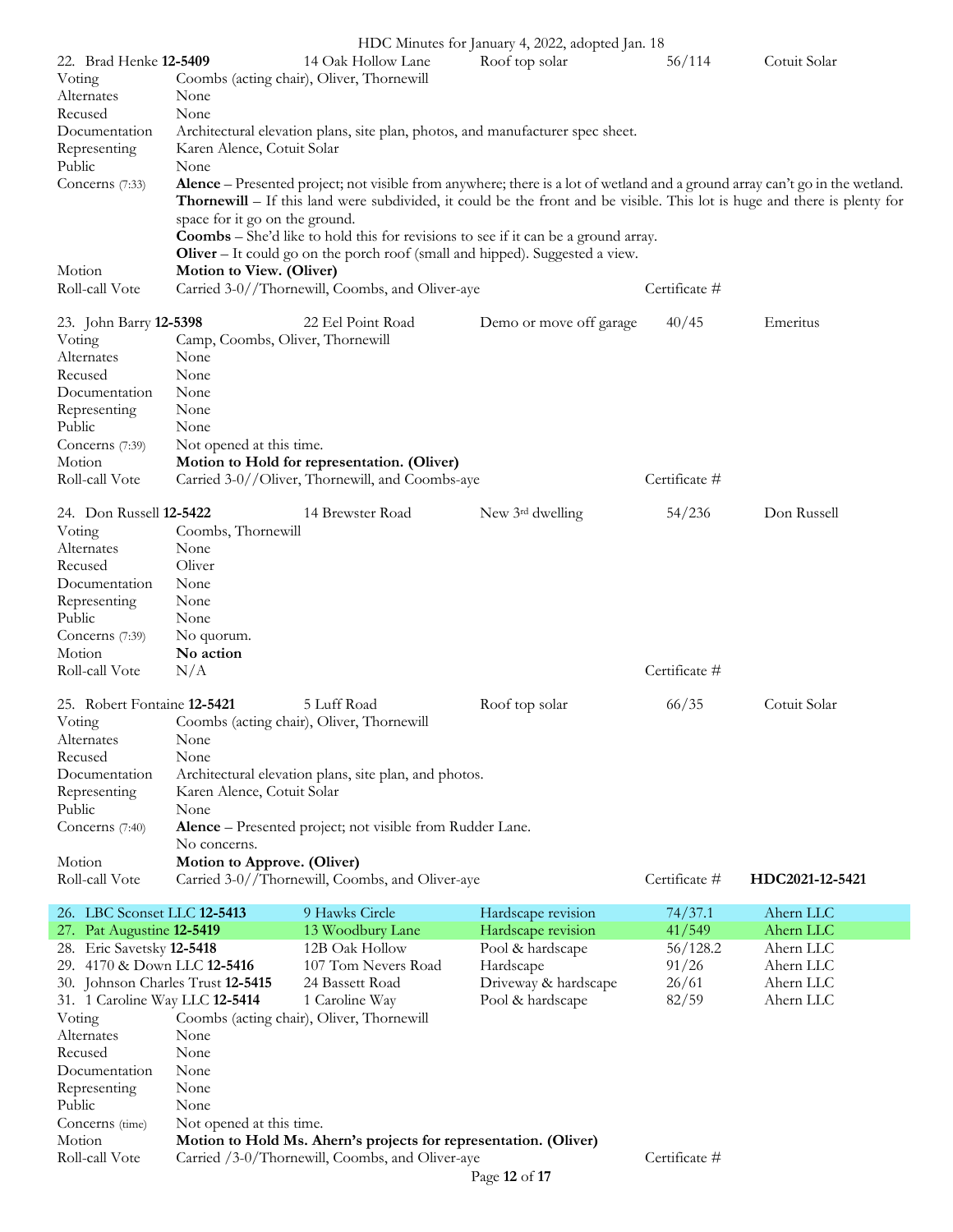|                          | HDC Minutes for January 4, 2022, adopted Jan. 18                                                                          |               |                     |
|--------------------------|---------------------------------------------------------------------------------------------------------------------------|---------------|---------------------|
| 32. Calliope NT 12-5431  | 20 Gladlands Avenue<br>New dwelling                                                                                       | 80/222        | Normand Residential |
| Voting                   | Camp, Coombs, Oliver, Thornewill                                                                                          |               |                     |
| Alternates               | None                                                                                                                      |               |                     |
| Recused                  | None                                                                                                                      |               |                     |
| Documentation            | Architectural elevation plans, site plan, and photos.                                                                     |               |                     |
| Representing             | Ben Normand, Normand Residential                                                                                          |               |                     |
| Public                   | None                                                                                                                      |               |                     |
| Concerns (7:47)          | Normand - Presented project.                                                                                              |               |                     |
|                          | Oliver – Likes this design; it's more rural and in keeping with this area.                                                |               |                     |
|                          | <b>Coombs</b> – South elevation, the 3 ganged windows should be separated. Likes the design. The chimney should come down |               |                     |
|                          | 1'; from the south it looks tall.                                                                                         |               |                     |
|                          | <b>Thornewill</b> – Nothing to add.                                                                                       |               |                     |
|                          | $\text{Comp} - \text{Agrees}$ about reducing the height of the chimney                                                    |               |                     |
| Motion                   | Motion to Approve through staff with the chimney 1' shorter. (Oliver)                                                     |               |                     |
| Roll-call Vote           | Carried 4-0//Coombs, Thornewill, Camp, and Oliver-aye                                                                     | Certificate # | HDC2021-12-5431     |
| 33. Calliope NT 12-5430  | 20 Gladlands Avenue<br>New cottage                                                                                        | 80/222        | Normand Residential |
| Voting                   | Camp, Coombs, Oliver, Thornewill                                                                                          |               |                     |
| Alternates               | None                                                                                                                      |               |                     |
| Recused                  | None                                                                                                                      |               |                     |
| Documentation            | Architectural elevation plans, site plan, and photos.                                                                     |               |                     |
| Representing             | Ben Normand, Normand Residential                                                                                          |               |                     |
| Public                   | None                                                                                                                      |               |                     |
| Concerns (7:51)          | Normand - Presented project.                                                                                              |               |                     |
|                          | No concerns.                                                                                                              |               |                     |
| Motion<br>Roll-call Vote | Motion to Approve. (Coombs)<br>Carried 4-0//Oliver, Thornewill, Camp, and Coombs-aye                                      | Certificate # | HDC2021-12-5430     |
|                          |                                                                                                                           |               | Normand Residential |
| 34. Calliope NT 12-5429  | 20 Gladlands Avenue<br>New garage/studio<br>Camp, Coombs, Oliver, Thornewill                                              | 80/222        |                     |
| Voting<br>Alternates     | None                                                                                                                      |               |                     |
| Recused                  | None                                                                                                                      |               |                     |
| Documentation            | Architectural elevation plans, site plan, and photos.                                                                     |               |                     |
| Representing             | Ben Normand, Normand Residential                                                                                          |               |                     |
| Public                   | None                                                                                                                      |               |                     |
| Concerns $(7:52)$        | Normand - Presented project.                                                                                              |               |                     |
|                          | <b>Camp</b> – She saw a neat detail with trellis around a porch post.                                                     |               |                     |
|                          | No concerns.                                                                                                              |               |                     |
| Motion                   | Motion to Approve. (Oliver)                                                                                               |               |                     |
| Roll-call Vote           | Carried 4-0//Oliver, Coombs, Thornewill, and Camp-aye                                                                     | Certificate # | HDC2021-12-5429     |
| 35. Calliope NT 12-5432  | 20 Gladlands Avenue<br>New cabana                                                                                         | 80/222        | Normand Residential |
| Voting                   | Camp, Coombs, Oliver, Thornewill                                                                                          |               |                     |
| Alternates               | None                                                                                                                      |               |                     |
| Recused                  | None                                                                                                                      |               |                     |
| Documentation            | Architectural elevation plans, site plan, and photos.                                                                     |               |                     |
| Representing             | Ben Normand, Normand Residential                                                                                          |               |                     |
| Public                   | None                                                                                                                      |               |                     |
| Concerns (7:55)          | Normand – Presented project; not visible; the roofs are all red cedar.                                                    |               |                     |
|                          | No concerns.                                                                                                              |               |                     |
| Motion                   | Motion to Approve. (Thornewill)                                                                                           |               |                     |
| Roll-call Vote           | Carried 4-0//Oliver, Coombs, Camp, and Carrie-aye                                                                         | Certificate # | HDC2021-12-5432     |
|                          |                                                                                                                           |               |                     |
| 36. Tallat LLC 12-5423   | 14 Union Street<br>Addition & fenestration                                                                                | 42.3.2/17     | Meerbergen Designs  |
| Voting                   | Camp, Coombs, Oliver, Thornewill                                                                                          |               |                     |
| Alternates<br>Recused    | None<br>None                                                                                                              |               |                     |
| Documentation            | Architectural elevation plans, site plan, and photos.                                                                     |               |                     |
| Representing             | Brook Meerbergen, Meerbergen Designs                                                                                      |               |                     |
| Public                   | None                                                                                                                      |               |                     |
| Concerns (7:56)          | <b>Backus</b> – She has asked this go to HSAB.                                                                            |               |                     |
|                          | Meerbergen - Agrees with that.                                                                                            |               |                     |
|                          | Not opened at this time.                                                                                                  |               |                     |
| Motion                   | Motion to Hold for HSAB review. (Oliver)                                                                                  |               |                     |
| Roll-call Vote           | Carried 4-0//Coombs, Thornewill, Camp, and Oliver-aye                                                                     | Certificate # |                     |
|                          |                                                                                                                           |               |                     |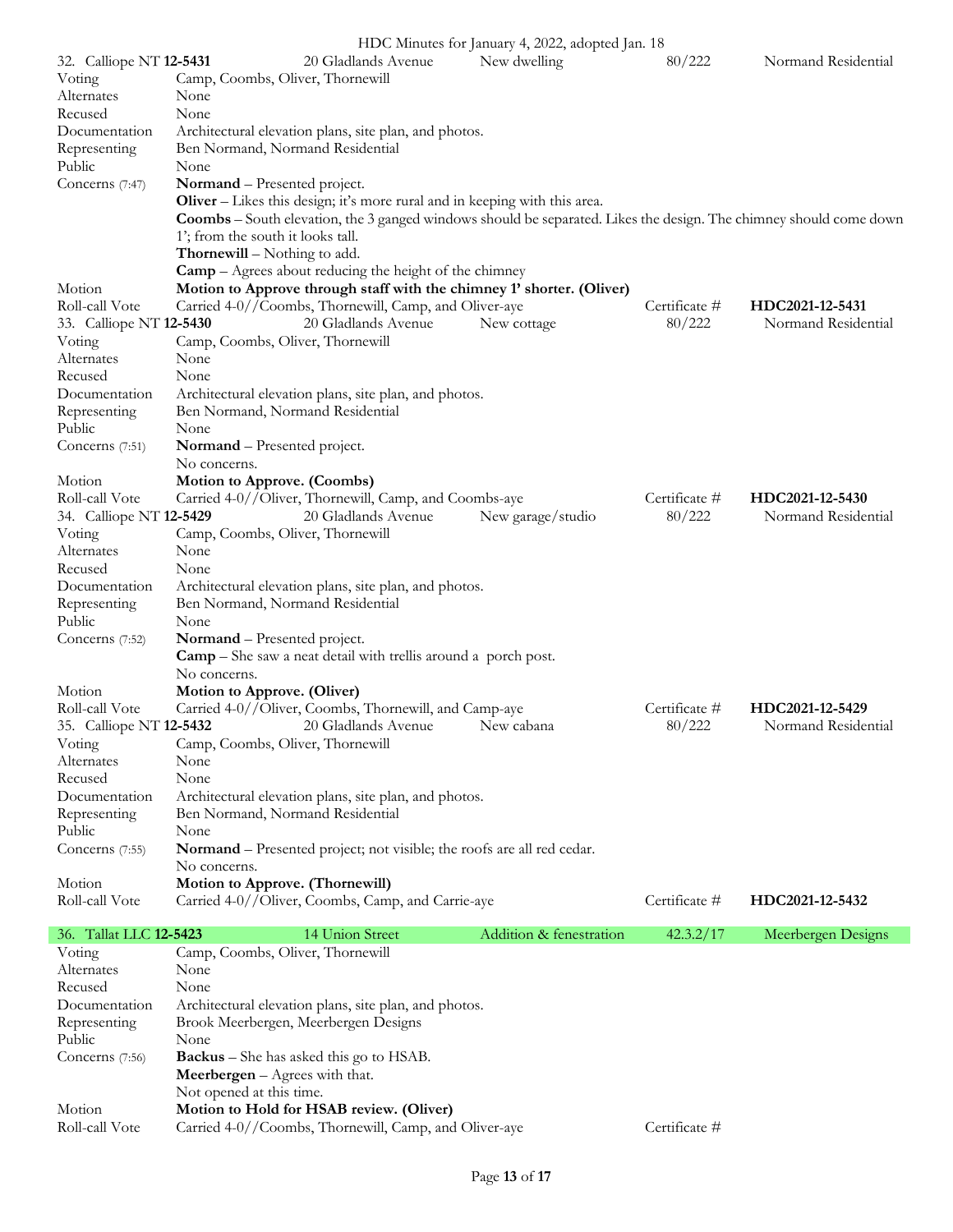|                                                                | HDC Minutes for January 4, 2022, adopted Jan. 18                                                                     |                     |               |                     |  |  |  |  |
|----------------------------------------------------------------|----------------------------------------------------------------------------------------------------------------------|---------------------|---------------|---------------------|--|--|--|--|
| 37. Tallat LLC 12-5424                                         | 14 Union Street<br>New shed                                                                                          |                     | 42.3.2/17     | Meerbergen Designs  |  |  |  |  |
| Voting                                                         | Camp, Coombs, Oliver, Thornewill                                                                                     |                     |               |                     |  |  |  |  |
| Alternates                                                     | None                                                                                                                 |                     |               |                     |  |  |  |  |
| Recused                                                        | None                                                                                                                 |                     |               |                     |  |  |  |  |
| Documentation                                                  | Architectural elevation plans, site plan, and photos.                                                                |                     |               |                     |  |  |  |  |
| Representing                                                   | Brook Meerbergen, Meerbergen Designs                                                                                 |                     |               |                     |  |  |  |  |
| Public                                                         | None                                                                                                                 |                     |               |                     |  |  |  |  |
| Concerns (7:56)                                                | Meerbergen - Suggested this track with the main house.                                                               |                     |               |                     |  |  |  |  |
|                                                                | Not opened at this time.                                                                                             |                     |               |                     |  |  |  |  |
| Motion                                                         | Motion to Hold to Track with the main house. (Oliver)                                                                |                     |               |                     |  |  |  |  |
| Roll-call Vote                                                 | Carried 4-0//Coombs, Thornewill, Camp, and Oliver-aye                                                                |                     | Certificate # |                     |  |  |  |  |
| 38. Jonathan Jacoby 12-5435<br>Voting<br>Alternates<br>Recused | 3 Tautemo Way<br>New garage<br>Camp, Coombs, Oliver, Thornewill<br>None<br>None                                      |                     | 83/22         | <b>EMDA</b>         |  |  |  |  |
| Documentation<br>Representing<br>Public                        | Architectural elevation plans, site plan, and photos.<br>Jonathan Jacoby, owner<br>None                              |                     |               |                     |  |  |  |  |
| Concerns (8:06)                                                | Jacoby - Presented project; not visible.                                                                             |                     |               |                     |  |  |  |  |
|                                                                | Thornewill - This is very long; concerned the south end could be visible. Would like to have the long, low roof line |                     |               |                     |  |  |  |  |
|                                                                | broken up.<br>Oliver - Suggested a shed roof porch over the door to break up the long ridge.                         |                     |               |                     |  |  |  |  |
|                                                                | Camp – Suggested moving the gable porch closer to the chimney to shorten the length.                                 |                     |               |                     |  |  |  |  |
|                                                                | <b>Coombs</b> – Agrees the wing has to be shortened; agrees about pulling the porch in or eliminate it.              |                     |               |                     |  |  |  |  |
| Motion                                                         | Motion to Hold for revisions. (Oliver)                                                                               |                     |               |                     |  |  |  |  |
| Roll-call Vote                                                 | Carried 4-0//Coombs, Thornewill, Camp, and Oliver-aye                                                                |                     | Certificate # |                     |  |  |  |  |
| 39. Jonathan Jacoby 12-5436                                    | 3 Tautemo Way<br>Move garage                                                                                         |                     | 83/22         | <b>EMDA</b>         |  |  |  |  |
| Voting                                                         | Camp, Coombs, Oliver, Thornewill                                                                                     |                     |               |                     |  |  |  |  |
| Alternates                                                     | None                                                                                                                 |                     |               |                     |  |  |  |  |
| Recused                                                        | None                                                                                                                 |                     |               |                     |  |  |  |  |
| Documentation                                                  | Architectural elevation plans, site plan, and photos.                                                                |                     |               |                     |  |  |  |  |
| Representing                                                   | Jonathan Jacoby, owner                                                                                               |                     |               |                     |  |  |  |  |
| Public                                                         | None                                                                                                                 |                     |               |                     |  |  |  |  |
| Concerns $(8:03)$                                              | Jacoby - Presented project; neighbor Nancy Mack is interested in this.<br>No concerns.                               |                     |               |                     |  |  |  |  |
| Motion                                                         | Motion to Approve. (Oliver)                                                                                          |                     |               |                     |  |  |  |  |
| Roll-call Vote                                                 | Carried 4-0//Coombs, Thornewill, Camp, and Oliver-aye                                                                |                     | Certificate # | HDC2021-12-5436     |  |  |  |  |
|                                                                |                                                                                                                      |                     |               |                     |  |  |  |  |
| 40. Kathy Kobos 12-5426<br>Voting<br>Alternates                | 29 Nonantum Avenue<br>Camp, Coombs, Oliver, Thornewill<br>None                                                       | Main house revision | 87/51         | Normand Residential |  |  |  |  |
| Recused                                                        | None                                                                                                                 |                     |               |                     |  |  |  |  |
| Documentation                                                  | Architectural elevation plans, site plan, and photos.                                                                |                     |               |                     |  |  |  |  |
| Representing                                                   | Ben Normand, Normand Residential                                                                                     |                     |               |                     |  |  |  |  |
| Public                                                         | None                                                                                                                 |                     |               |                     |  |  |  |  |
| Concerns (7:59)                                                | Normand - Presented project.                                                                                         |                     |               |                     |  |  |  |  |
|                                                                | No concerns.                                                                                                         |                     |               |                     |  |  |  |  |
| Motion                                                         | Motion to Approve. (Oliver)                                                                                          |                     |               |                     |  |  |  |  |
| Roll-call Vote                                                 | Carried 4-0//Thornewill, Coombs, Camp, and Oliver-aye                                                                |                     | Certificate # | HDC2021-12-5426     |  |  |  |  |
| 41. Nantucket Land Bank 12-5427<br>Voting                      | 113 Madaket Road<br>Camp, Coombs, Oliver, Thornewill                                                                 | Move off or demo MH | 40/25.4       | Normand Residential |  |  |  |  |
| Alternates                                                     | None                                                                                                                 |                     |               |                     |  |  |  |  |
| Recused                                                        | None                                                                                                                 |                     |               |                     |  |  |  |  |
| Documentation                                                  | Architectural elevation plans, site plan, and photos.                                                                |                     |               |                     |  |  |  |  |
| Representing                                                   | Ben Normand, Normand Residential                                                                                     |                     |               |                     |  |  |  |  |
| Public                                                         | None                                                                                                                 |                     |               |                     |  |  |  |  |
| Concerns $(8:00)$                                              | Normand – Presented project; waiting to hear of Housing Trust wants this.                                            |                     |               |                     |  |  |  |  |
|                                                                | No concerns.                                                                                                         |                     |               |                     |  |  |  |  |
| Motion                                                         | Motion to Approve as a move off or demolition. (Oliver)                                                              |                     |               |                     |  |  |  |  |
| Roll-call Vote                                                 | Carried 4-0//Coombs, Thornewill, Camp, and Oliver-aye                                                                |                     | Certificate # | HDC2021-12-5427     |  |  |  |  |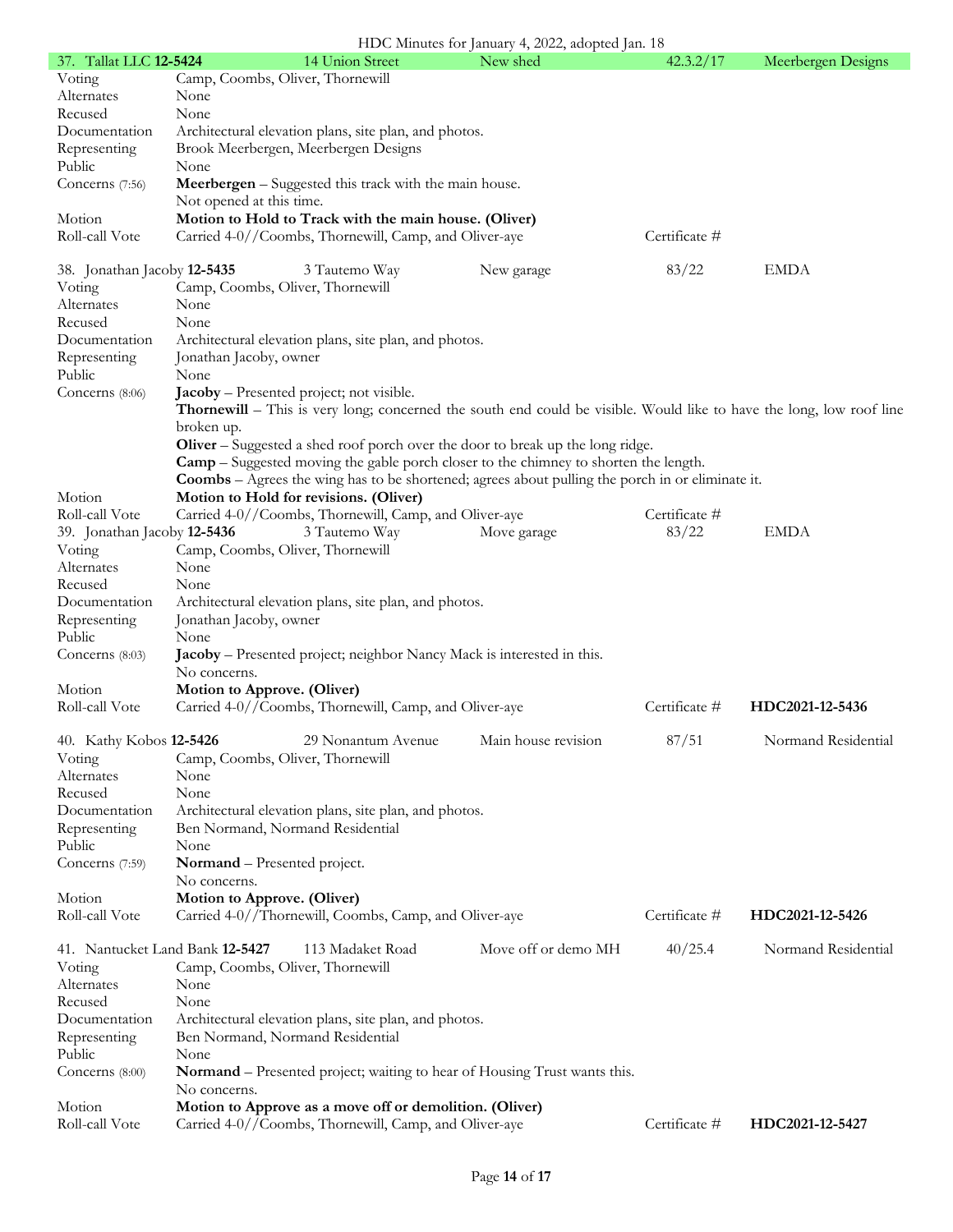|                   |                                                       |                                                                          | HDC Minutes for January 4, 2022, adopted Jan. 18 |               |                     |  |
|-------------------|-------------------------------------------------------|--------------------------------------------------------------------------|--------------------------------------------------|---------------|---------------------|--|
|                   | 42. Nantucket Land Bank 12-5428                       | 113 Madaket Road                                                         | Move off or demo cottage                         | 40/25.4       | Normand Residential |  |
| Voting            | Camp, Coombs, Oliver, Thornewill                      |                                                                          |                                                  |               |                     |  |
| Alternates        | None                                                  |                                                                          |                                                  |               |                     |  |
| Recused           | None                                                  |                                                                          |                                                  |               |                     |  |
| Documentation     | Architectural elevation plans, site plan, and photos. |                                                                          |                                                  |               |                     |  |
| Representing      | Ben Normand, Normand Residential                      |                                                                          |                                                  |               |                     |  |
| Public            | None                                                  |                                                                          |                                                  |               |                     |  |
| Concerns $(8:02)$ |                                                       | <b>Normand</b> – Presented project; there are people interested in this. |                                                  |               |                     |  |
|                   | No concerns.                                          |                                                                          |                                                  |               |                     |  |
| Motion            |                                                       | Motion to Approve as a move off or demolition. (Oliver)                  |                                                  |               |                     |  |
| Roll-call Vote    |                                                       | Carried 4-0//Coombs, Thornewill, Camp, and Oliver-aye                    |                                                  | Certificate # | HDC2021-12-5428     |  |

| 43. Olsen Family 12-5425 |                                                      | 28 Prospect Street                                        | New dwelling | 55.44/77.1    | Val Oliver |  |
|--------------------------|------------------------------------------------------|-----------------------------------------------------------|--------------|---------------|------------|--|
| Voting                   | Camp, Coombs, Thornewill                             |                                                           |              |               |            |  |
| Alternates               | None                                                 |                                                           |              |               |            |  |
| Recused                  | Oliver                                               |                                                           |              |               |            |  |
| Documentation            |                                                      | Architectural elevation plans, site plan, and photos.     |              |               |            |  |
| Representing             | Val Oliver, Val Oliver Design                        |                                                           |              |               |            |  |
| Public                   | None                                                 |                                                           |              |               |            |  |
| Concerns $(8:13)$        | <b>Oliver</b> – Asked to hold this for a full board. |                                                           |              |               |            |  |
|                          |                                                      | <b>Backus</b> – Has asked this to go to HSAB.             |              |               |            |  |
|                          | Not opened at this time.                             |                                                           |              |               |            |  |
| Motion                   |                                                      | Motion to Hold for a full board and HSAB review. (Coombs) |              |               |            |  |
| Roll-call Vote           |                                                      | Carried 3-0//Thornewill, Camp, and Coombs-aye             |              | Certificate # |            |  |

| 44. 66 Easton, LLC <b>12-5417</b>                               |                                                                        | 66 Easton Street        | Fence                      | 42.4.1/62 | Toni Yacobin                |  |  |
|-----------------------------------------------------------------|------------------------------------------------------------------------|-------------------------|----------------------------|-----------|-----------------------------|--|--|
| 45. Hightide Partners 12-5446                                   |                                                                        | 8 Ackermuck Way lot 29  | Hardscape                  | 41/618    | Atlantic Landscaping        |  |  |
| 46. Elizabeth Powell 12-5445                                    |                                                                        | 71 Cliff Road           | Hardscape & retaining wall | 30/160    | <b>Atlantic Landscaping</b> |  |  |
| 47. Elizabeth Powell 12-5440                                    |                                                                        | 71 Cliff Road           | New cabana                 | 30/160    | Thornewill Design           |  |  |
| 48. Melissa Spruce 12-5433                                      |                                                                        | 21 Bank Street          | Rev 72714: addition        | 73.1.3/57 | Gryphon Architects          |  |  |
| Voting                                                          | Camp, Coombs, Oliver, Thornewill                                       |                         |                            |           |                             |  |  |
| Alternates                                                      | None                                                                   |                         |                            |           |                             |  |  |
| Recused                                                         | None                                                                   |                         |                            |           |                             |  |  |
| Documentation                                                   | None                                                                   |                         |                            |           |                             |  |  |
| Representing                                                    | None                                                                   |                         |                            |           |                             |  |  |
| Public                                                          | None                                                                   |                         |                            |           |                             |  |  |
| Concerns $(8:14)$                                               | Not opened at this time.                                               |                         |                            |           |                             |  |  |
| Motion                                                          | Motion to Hold Items 44-48 for representation. (Oliver)                |                         |                            |           |                             |  |  |
| Roll-call Vote                                                  | Carried 4-0//Coombs, Thornewill, Camp, and Oliver-aye<br>Certificate # |                         |                            |           |                             |  |  |
|                                                                 |                                                                        |                         |                            |           |                             |  |  |
| $\mu$ D <sub>avid</sub> $\ell$ <sup>r</sup> Lies Linton 12-5372 |                                                                        | $2 \text{C}$ reek I ane | Addition & dormers         | 38/03     | Andrew Folkenstein          |  |  |

| 49. David & Lisa Linton 12-5372 |                                                                                                                                | 2 Creek Lane                                          | Addition & dormers                                                                                                                  | 38/93         | Andrew Falkenstein |  |
|---------------------------------|--------------------------------------------------------------------------------------------------------------------------------|-------------------------------------------------------|-------------------------------------------------------------------------------------------------------------------------------------|---------------|--------------------|--|
| Voting                          | Camp, Coombs, Oliver, Thornewill                                                                                               |                                                       |                                                                                                                                     |               |                    |  |
| Alternates                      | None                                                                                                                           |                                                       |                                                                                                                                     |               |                    |  |
| Recused                         | None                                                                                                                           |                                                       |                                                                                                                                     |               |                    |  |
| Documentation                   |                                                                                                                                | Architectural elevation plans, site plan, and photos. |                                                                                                                                     |               |                    |  |
| Representing                    |                                                                                                                                | Andrew Falkenstein, Concise Design                    |                                                                                                                                     |               |                    |  |
| Public                          | None                                                                                                                           |                                                       |                                                                                                                                     |               |                    |  |
| Concerns $(8:15)$               |                                                                                                                                |                                                       | <b>Falkenstein</b> – Presented project; rear addition is not visible from the street; there are no shutters on the house. No change |               |                    |  |
|                                 | to the garage door.                                                                                                            |                                                       |                                                                                                                                     |               |                    |  |
|                                 | <b>Backus</b> – The garage door is drawn different from the photo.                                                             |                                                       |                                                                                                                                     |               |                    |  |
|                                 | <b>Oliver</b> – This is appropriate. North elevation, the gable dormer windows should be taller; they look squat with too much |                                                       |                                                                                                                                     |               |                    |  |
|                                 | space above them.                                                                                                              |                                                       |                                                                                                                                     |               |                    |  |
|                                 | <b>Coombs</b> – Agrees with Ms. Oliver. The shutters should come off; they make the front overly busy.                         |                                                       |                                                                                                                                     |               |                    |  |
|                                 |                                                                                                                                |                                                       | <b>Thornewill</b> – The north elevation dormer configuration is atypical, but this area has funky elements. Agrees about raising    |               |                    |  |
|                                 | the window headers in the gable dormers. The dormer on the garage seems large.                                                 |                                                       |                                                                                                                                     |               |                    |  |
|                                 | $\text{Camp} - \text{On}$ the back, the French doors should be 10 lights; it might be a better pattern.                        |                                                       |                                                                                                                                     |               |                    |  |
| Motion                          | Motion to Approve through staff with the shutters on the north removed, the gable dormer windows taller, and                   |                                                       |                                                                                                                                     |               |                    |  |
|                                 |                                                                                                                                | change the rear French doors to 10 lights. (Oliver)   |                                                                                                                                     |               |                    |  |
| Roll-call Vote                  |                                                                                                                                | Carried 4-0//Coombs, Thornewill, Camp, and Oliver-aye |                                                                                                                                     | Certificate # | HDC2021-12-5372    |  |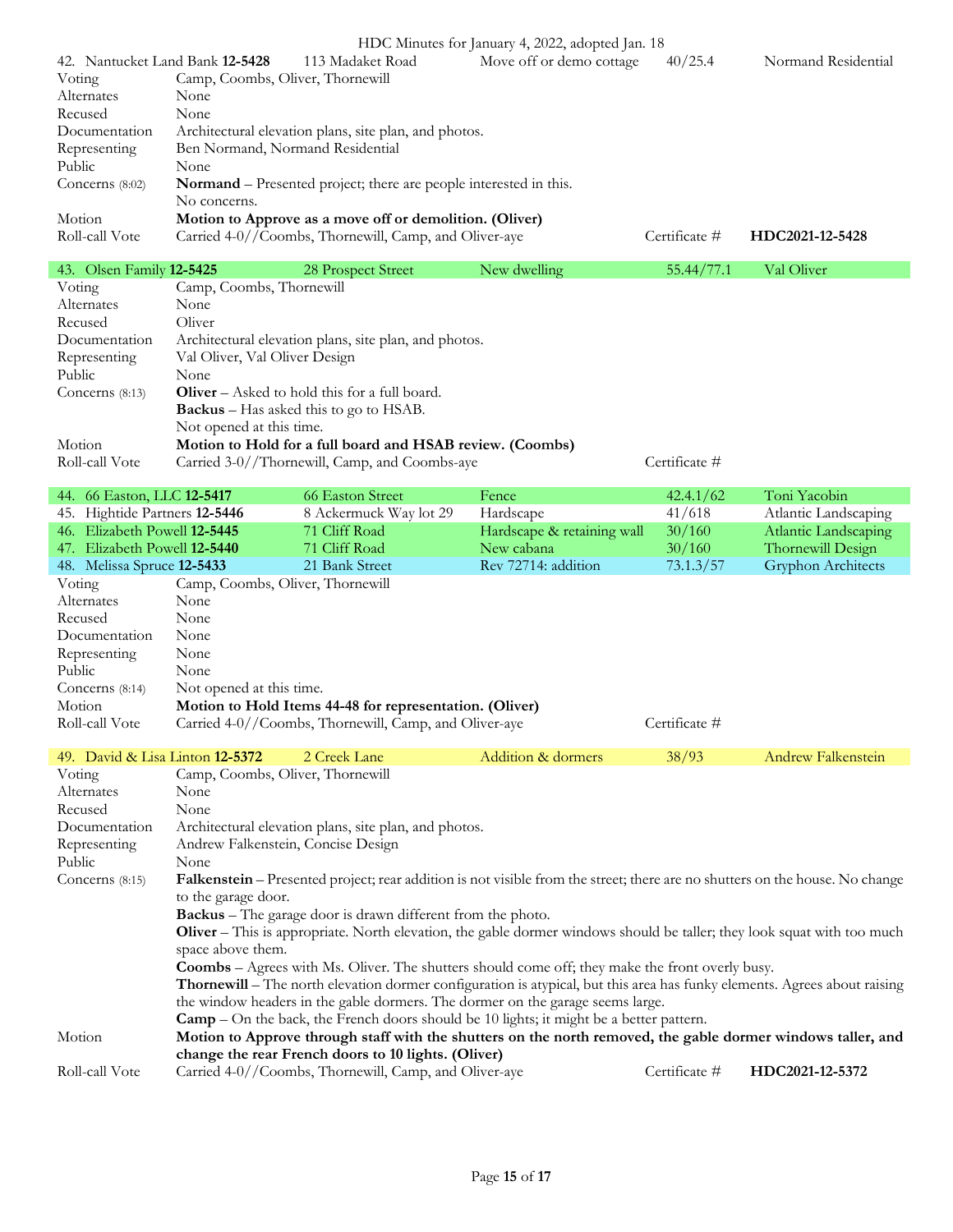|                                  |                                                                                                       |                                                       | HDC Minutes for January 4, 2022, adopted Jan. 18                                                                        |               |                   |  |  |
|----------------------------------|-------------------------------------------------------------------------------------------------------|-------------------------------------------------------|-------------------------------------------------------------------------------------------------------------------------|---------------|-------------------|--|--|
| 50. Georgi Dimov 12-5434         |                                                                                                       | 3 Miles Court                                         | Addition                                                                                                                | 68/187.2      | Georgi Dimov      |  |  |
| Voting                           | Camp, Coombs, Oliver, Thornewill                                                                      |                                                       |                                                                                                                         |               |                   |  |  |
| Alternates                       | None                                                                                                  |                                                       |                                                                                                                         |               |                   |  |  |
| Recused                          | None                                                                                                  |                                                       |                                                                                                                         |               |                   |  |  |
| Documentation                    | None                                                                                                  |                                                       |                                                                                                                         |               |                   |  |  |
| Representing                     | None                                                                                                  |                                                       |                                                                                                                         |               |                   |  |  |
| Public                           | None                                                                                                  |                                                       |                                                                                                                         |               |                   |  |  |
| Concerns (8:28)                  | Not opened at this time.                                                                              |                                                       |                                                                                                                         |               |                   |  |  |
| Motion                           |                                                                                                       | Motion to Hold for representation. (Oliver)           |                                                                                                                         |               |                   |  |  |
| Roll-call Vote                   |                                                                                                       | Carried 4-0//Thornewill, Coombs, Camp, and Oliver-aye |                                                                                                                         | Certificate # |                   |  |  |
|                                  |                                                                                                       |                                                       |                                                                                                                         |               |                   |  |  |
| 51. NIR Retail LLCV 12-5442      |                                                                                                       | 27 Old South Wharf                                    | Widen dormer                                                                                                            | 42.2.4/2      | Emeritus          |  |  |
| Voting                           | Camp, Coombs, Oliver, Thornewill                                                                      |                                                       |                                                                                                                         |               |                   |  |  |
| Alternates                       | None                                                                                                  |                                                       |                                                                                                                         |               |                   |  |  |
| Recused                          | None                                                                                                  |                                                       |                                                                                                                         |               |                   |  |  |
| Documentation                    | None                                                                                                  |                                                       |                                                                                                                         |               |                   |  |  |
| Representing                     | None                                                                                                  |                                                       |                                                                                                                         |               |                   |  |  |
| Public                           | None                                                                                                  |                                                       |                                                                                                                         |               |                   |  |  |
| Concerns (8:28)                  | Not opened at this time.                                                                              |                                                       |                                                                                                                         |               |                   |  |  |
| Motion                           |                                                                                                       | Motion to Hold for representation. (Oliver)           |                                                                                                                         |               |                   |  |  |
| Roll-call Vote                   |                                                                                                       | Carried 4-0//Thornewill, Coombs, Camp, and Oliver-aye |                                                                                                                         | Certificate # |                   |  |  |
|                                  |                                                                                                       |                                                       |                                                                                                                         |               |                   |  |  |
| 52. Eleven Lincoln Trust 12-5444 |                                                                                                       | 32 Jefferson Avenue                                   | Demo or move off studio                                                                                                 | 30/132        | Botticelli + Pohl |  |  |
| 53. Eleven Lincoln Trust 12-5447 |                                                                                                       | 32 Jefferson Avenue                                   | Demo or move off GH                                                                                                     | 30/132        | Botticelli + Pohl |  |  |
| 54. Eleven Lincoln Trust 12-5443 |                                                                                                       | 32 Jefferson Avenue                                   | New guest house                                                                                                         | 30/132        | Botticelli + Pohl |  |  |
| Voting                           | Camp, Coombs, Oliver, Thornewill                                                                      |                                                       |                                                                                                                         |               |                   |  |  |
| Alternates                       | None                                                                                                  |                                                       |                                                                                                                         |               |                   |  |  |
| Recused                          | None                                                                                                  |                                                       |                                                                                                                         |               |                   |  |  |
| Documentation                    |                                                                                                       | None                                                  |                                                                                                                         |               |                   |  |  |
| Representing                     | None                                                                                                  |                                                       |                                                                                                                         |               |                   |  |  |
| Public                           | None                                                                                                  |                                                       |                                                                                                                         |               |                   |  |  |
| Concerns (8:30)                  | Not opened at this time.                                                                              |                                                       |                                                                                                                         |               |                   |  |  |
| Motion                           | Motion to Hold the 32 Jefferson Avenue projects for representation. (Oliver)                          |                                                       |                                                                                                                         |               |                   |  |  |
| Roll-call Vote                   |                                                                                                       | Carried 4-0//Coombs, Thornewill, Camp, and Oliver-aye |                                                                                                                         | Certificate # |                   |  |  |
|                                  |                                                                                                       |                                                       |                                                                                                                         |               |                   |  |  |
| 55. 1 Caroline Way, LLC 12-5439  |                                                                                                       | 1 Caroline Way                                        | Main house revisions                                                                                                    | 82/59         | Vicente Burin     |  |  |
| Voting                           | Camp, Coombs, Oliver, Thornewill                                                                      |                                                       |                                                                                                                         |               |                   |  |  |
| Alternates                       | None                                                                                                  |                                                       |                                                                                                                         |               |                   |  |  |
| Recused                          | None                                                                                                  |                                                       |                                                                                                                         |               |                   |  |  |
| Documentation                    | Architectural elevation plans, site plan, and photos.                                                 |                                                       |                                                                                                                         |               |                   |  |  |
| Representing                     | Paulo Vicente, Vicente Burin Architects, LLC                                                          |                                                       |                                                                                                                         |               |                   |  |  |
| Public                           | None                                                                                                  |                                                       |                                                                                                                         |               |                   |  |  |
| Concerns (8:30)                  |                                                                                                       |                                                       | Vicente - Presented project; this is a corner lot. The east elevation faces Austine Locke and the south faces Caroline. |               |                   |  |  |
|                                  | Oliver - This is confusing; the changes are integral to the hardscaping. She wants to view this.      |                                                       |                                                                                                                         |               |                   |  |  |
|                                  | <b>Thornewill</b> – If everything else is approved, the changes are okay.<br>Motion to View. (Oliver) |                                                       |                                                                                                                         |               |                   |  |  |
| Motion                           |                                                                                                       |                                                       |                                                                                                                         |               |                   |  |  |
| Roll-call Vote                   |                                                                                                       | Carried 4-0//Coombs, Thornewill, Camp, and Oliver-aye |                                                                                                                         | Certificate # |                   |  |  |